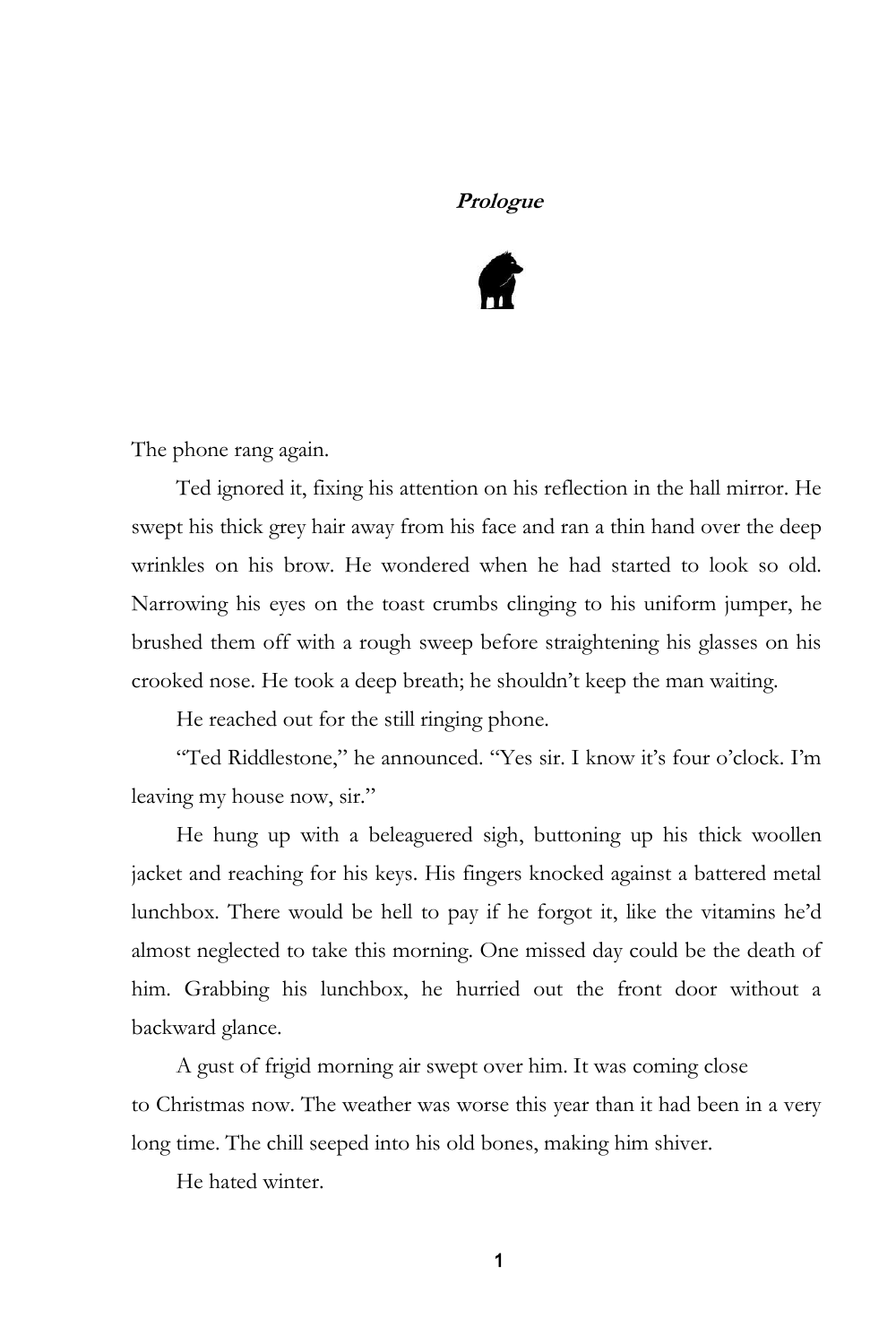He paused on his gravel driveway, straining up to see the starry sky. That wasn't quite right. He was afraid of it.

There was a reason.

Every day in winter he travelled to work at this ungodly hour because he had a very important job to do. The mayor even called him daily with reminders to get there on time.

Ted frowned. He knew his job better than anyone. He might not like it, but he would damn well do it. He loved his town and he did his best to protect it.

Carwick was his life. It had been his family's life for generations. It was the ideal country town; quaint, picturesque, safe. No one ever had to venture into the noisy and polluted cities for anything. They even had a worldrenowned university.

It was a town where old families lived and died. The residents were happy and the people never asked difficult questions. They had no reason to. Nothing was amiss in Carwick. It was perfect.

Ted heaved another sigh. It was his job to keep it that way.

The walk to work was short. Down several cobbled streets and he was in the centre of town, on the main road facing the town hall. The shops were still dark; streetlights flickered over the wooden signs above the doors. Milk cartons had been left on the step of the newsagent while the bookshop, Haven, had large delivery boxes piled up outside it.

Ted hurried past them drawing closer to the town hall. The large clock tower at its front dominated the Carwick skyline. He narrowed his eyes at it with a relieved whistle. He'd have plenty of time.

The imposing building was on a steep incline that forced all major roads towards it. It looked like a palace resting on an expanse of well-maintained gardens.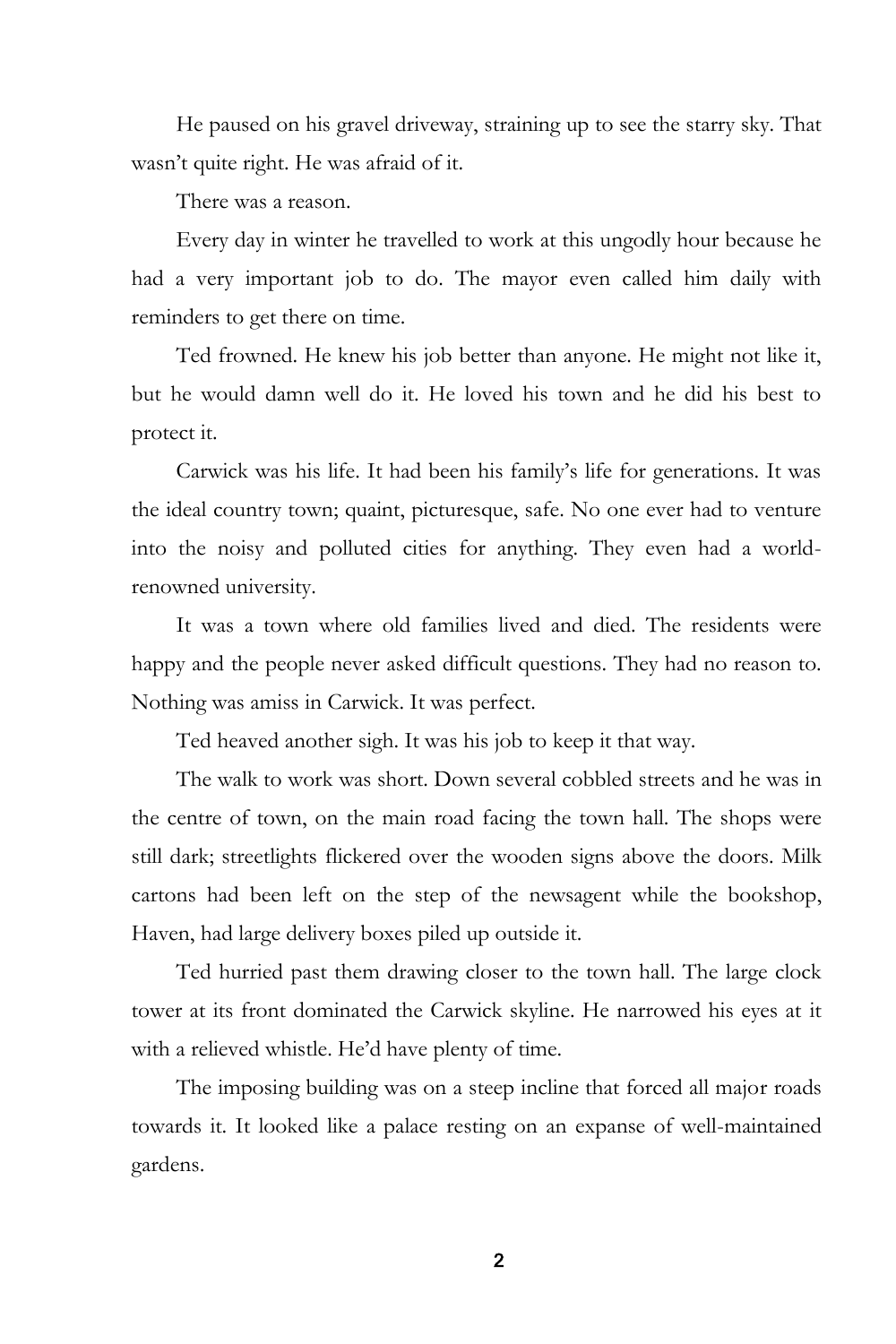The age of the town hall was hard to place. People had built on top of it, adding and expanding. They never destroyed what had stood there before. That was because of what lay beneath the foundations.

Ted clutched his lunchbox tighter.

The windows on the lower levels were lit. The night-guards and a skeleton staff were already there. Their days also started early during winter.

The car park was dotted with expensive cars. Ted glared over at them. Some of the mayor's people flitted around the building, supervising him indirectly. He knew what they were doing, no matter how discreet they were.

He straightened up with a grim smile and quickened his pace up the wide steps to the main entrance. Huge granite pillars dwarfed him in their shadows.

Ted reached out to push the buzzer. Before he could, the door jerked open. The old, jowly night-guard stared at him. His cap had been tilted back on his head, showing his sweaty brow. Ted nodded, holding up his lunchbox. The guard rubbed his meaty hand over his chin.

"Good to see you, Mr Riddlestone." He stepped back, the loose skin at his neck wobbled.

There was a wide entrance hall beyond him with giant decorated columns and a polished marble floor reflecting the glow from intricate golden lamps and the surveillance screens at the side. A dull drone from metal detectors filled the lifeless silence.

The guard tapped Ted on the arm with his baton, leading him forward. He walked over to a pretty woman scanning the monitors. He touched her hand and she turned, flicking her long auburn hair over her shoulder. The guard smiled, his stomach straining against his tight belt, a large roll of fat spilling out over it. His face looked like it had been drawn by a child; round, no chin, large ears. The only distinguishing part of him was his piercing eyes.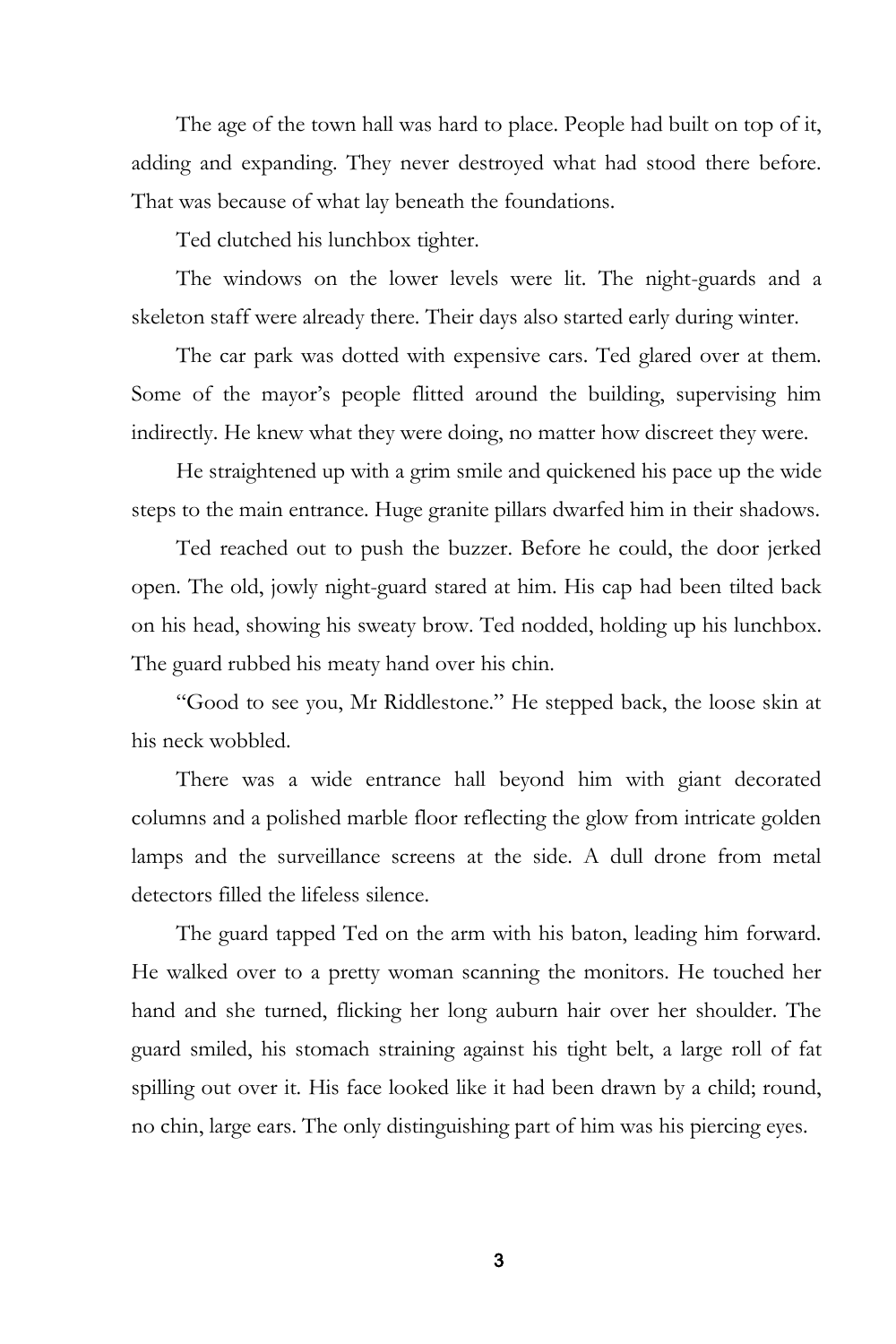He was without a doubt, a very ugly man. Yet, when he caught the young woman's gaze, she lit up in appreciation. Ted paled, he hated when they did that, scrambling people's thoughts and feelings.

"Got to check your stuff, Mr Riddlestone," the guard told him. He glanced back with a meaningless smile. "Protocol."

Ted nodded. "Of course."

The guard pointed to one of the plastic trays on the conveyer belt. Ted dropped his things inside.

The lunchbox went in last, his hand hovering over the cool metal handle. Glancing back, he caught the man's clear eyes as the belt jerked forward, pulling the plastic tray into the scanner. The guard put his hand on the woman's shoulder. He started talking and her lips curled in an awed smile. Ted hurried through the metal detector. He looked back to see the woman laughing, oblivious to anything on the screen.

Ted collected his things, the old guard followed him.

"Everything's all in order, Mr Riddlestone." His eyes flashed, like a cat's lit in the headlights of a car.

Ted nodded and climbed the marble staircase. On the gallery, he paused to catch his breath. Stars swam across his vision. He wasn't as young as he used to be.

The ticking of a clock echoed down the corridor. The soft sound rang loud in his sensitive ears. He was attuned to it now. It seemed slower. He was running out of time.

He rushed down the hall to his office and fumbled with the door. He rammed it open with his shoulder. It bounced off the cardboard boxes behind it.

The ticking was loudest here.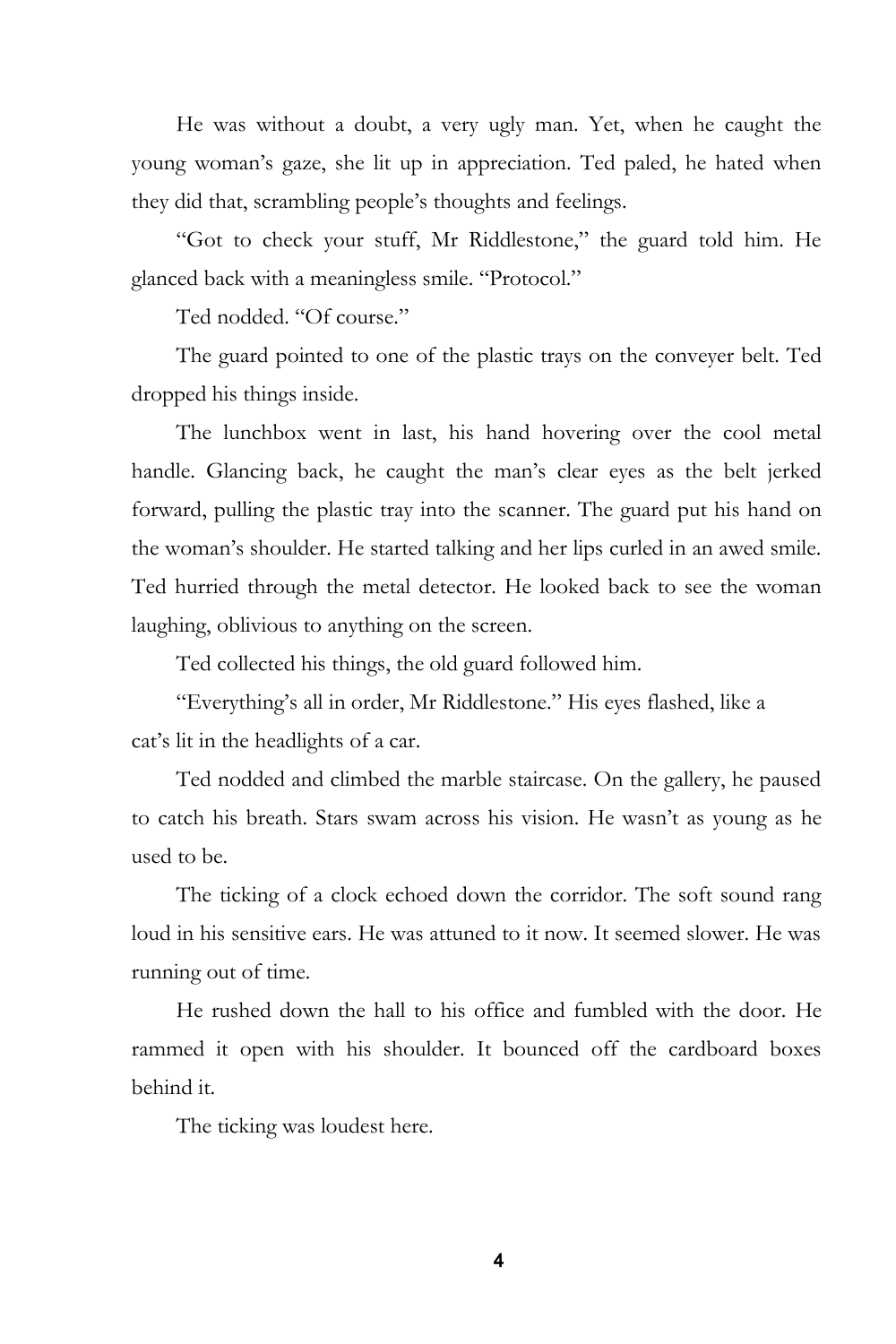His office was like a broom cupboard; small and enclosed. There was a damp smell of mildew and the floorboards creaked, bowing under his weight as if there was nothing to support them underneath. He rounded the table with his metal lunchbox and flipped a switch under his desk. There was metallic clicking behind him and a panel in the wooden floor slid open. Steel steps flicked out one at a time, leading down into the dark.

The ticking echoed up.

A stale draft swept over Ted. He pulled a torch out of his desk drawer and aimed it into the darkness with shaking hands. He clenched his teeth.

The steps creaked under him, it was a deafening racket. Ted could feel the oppressive weight of the town hall bearing down on him. He paused at the bottom and everything suddenly felt wrong. He listened and his eyes widened. Complete silence.

The ticking had stopped.

With his heart hammering in his chest; his breathing became

laboured. Bright spots flashed across his vision. If he didn't try and calm down, he'd black out. He struggled to take a few steps; his legs trembling.

His torchlight darted across the cavernous space. Towering shells of redbrick buildings loomed out of the darkness. Their empty gaping windows seemed to lengthen as he stared at them. A worn road twisted away from him. Parts of the path had been cut through huge mounds of decaying wood, charred stone and rusted metal.

These were the remains of a city belonging to a now scattered race. He had never gotten used to the sight.

In the distance, he heard stones scrape against stones. Ted swallowed a mouthful of stale air.

"Breathe," he muttered to himself.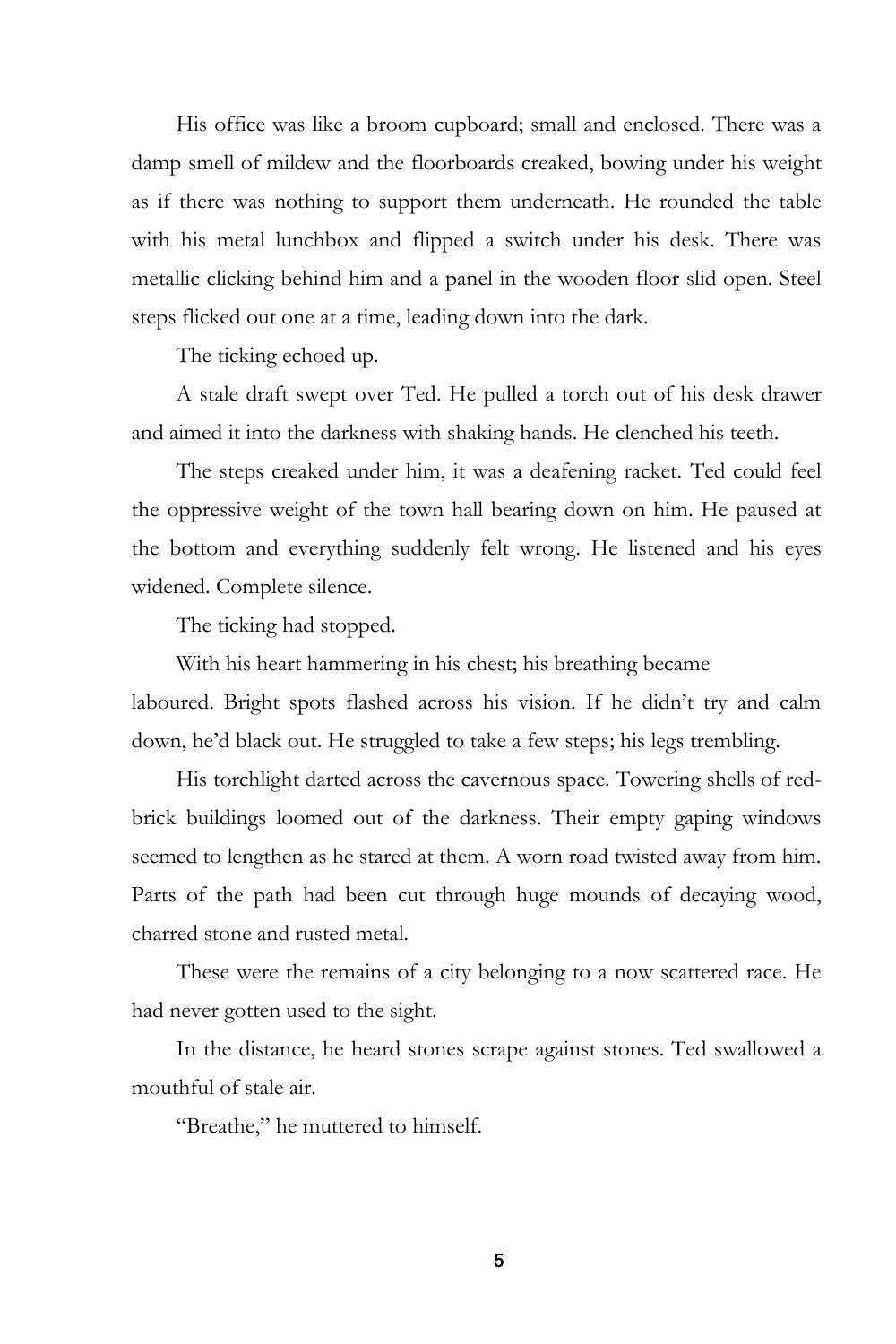He swung his light. It bounced off a fallen wall and highlighted the mangled wheel of a bicycle. He thought he saw a shadow flittering past, but blinked, knowing there was no one else down here.

"There couldn't be," he whispered.

He twisted and raced down the dirt street. Above him, the cavern opened up to a great height. White quartz stone embedded in the grey ceiling gleamed back at him, while sharp pointed stalactites hung over his head like teeth in the mouth of a hidden beast. It was like a starless night above his head but this city had never seen the real sky.

Ted skidded to a halt.

A wide black oak grandfather clock towered in front of him. A figure had been chiselled into it; a snarling animal with human hands straining to escape. Roughly carved and splintering in places, it was

fused to the ground in a mixture of stone and wood. Numerous white

rocks encircled it in a symbolic ring of salt, old magic that was supposed to trap demons inside. Ted knew better. It was only the clock that had the power to do that. During winter, as it reached the solstice, the old prison grew weak. Only Ted and his people could maintain its power as it passed through the dangerous season.

However, the ticking had stopped.

And that meant…

He aimed the torch at the door. The metal lunchbox rattled in his hand.

The door creaked open. Ted felt sweat roll down his temples.

It was empty.

*It was empty*.

"Impossible."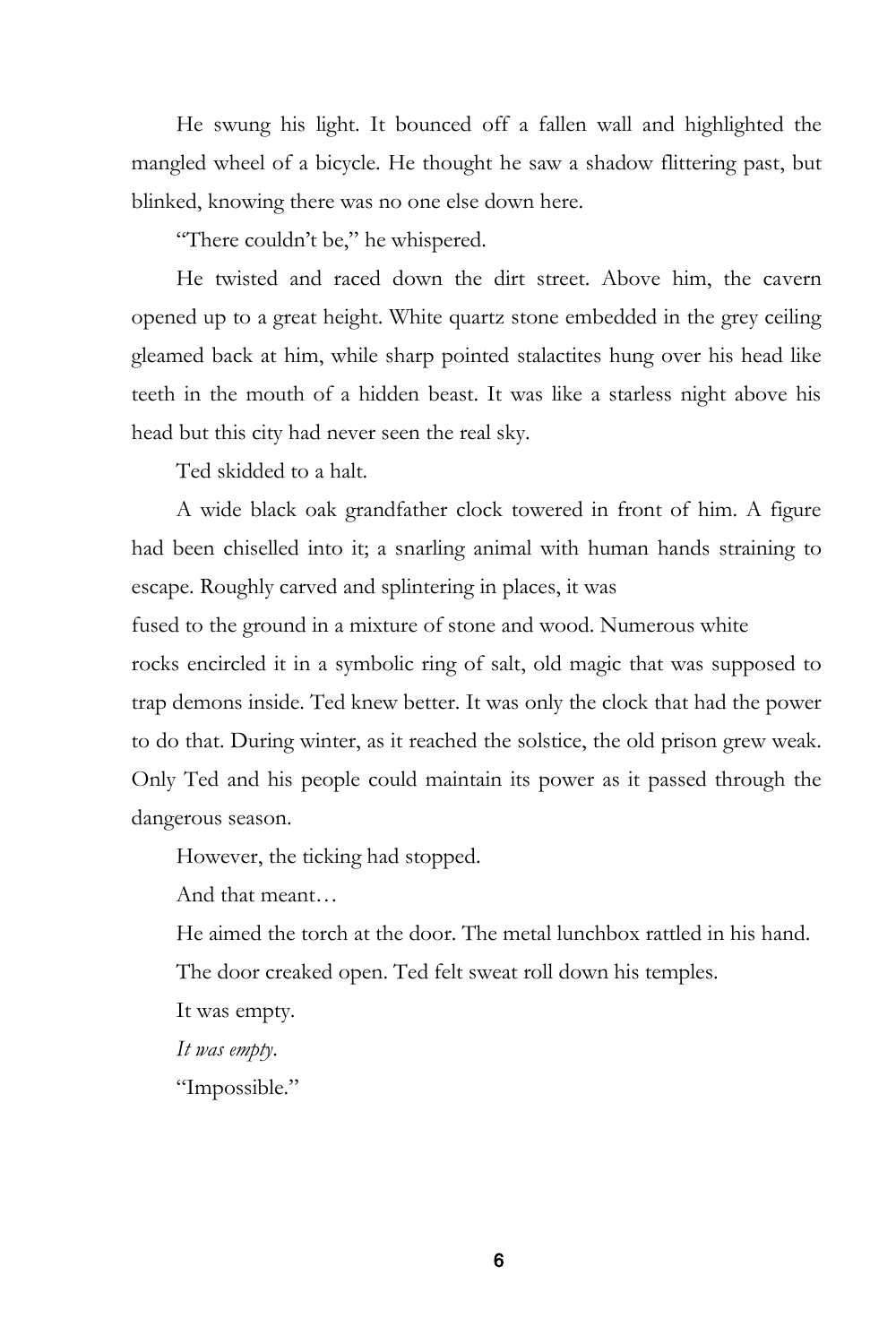A shadow flickered by him. He kept his eyes on the swinging door. His legs shook. He didn't want to see. If he didn't look, it wasn't there. There was heavy breathing at his back; a growl reverberated through him. Flecks of spittle splattered against his neck. His hair stood on end.

"Impossible," he whispered.

The torchlight danced in a jerky pattern across the old wood. Another gust of warmth hit his ear, a snort followed by a terrible stench. The lunchbox in his hand dropped. It snapped open and his tools scattered.

He couldn't fix it now.

Not when *he* was free.

With a snarl, something slammed into Ted. He slapped to the ground. A bloodcurdling howl echoed throughout the cavern. Claws

dug into his back, slicing through the muscles. A piercing scream

ripped from his throat. Fangs nicked at his neck; the warm rush of blood blurred his vision and his head was yanked back. A wide jaw snapped down. His glasses flew off and skittered across the ground, blood splattering against the cracked lens.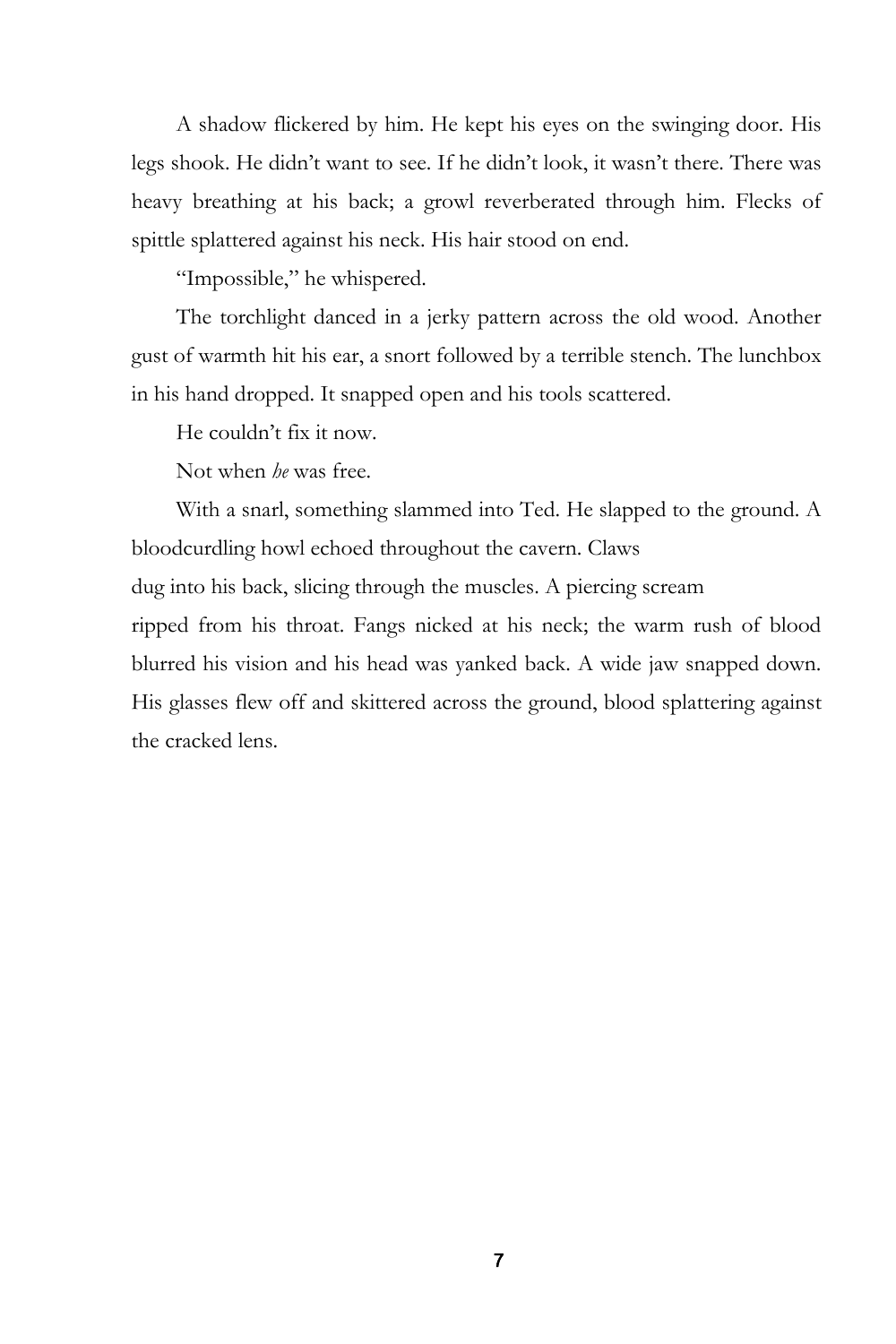# **Chapter 1**



Temperance glared down at the thumbtack. It rolled away across the muted grey carpet and under a towering bookshelf. Flexing her stinging finger, she dragged the fairy lights across the book display. She tore off strips of masking tape and pressed them across the electric cord. The lights were crooked. They were already sagging down onto the bookshelf below as the tape started to peel away. She thumped it back in place. It would have to do, she was sick of injuring herself on the thumbtacks.

Behind her, her father pushed back his thinning blond hair before climbing up to squeeze his tall frame into the front window of the bookshop. He hummed as he propped a snowman up against a stack of books, then stepped back onto a rickety wooden stool, teetered and leapt down.

"Excellent teamwork, just like every other year!" he said, digging into a dilapidated box.

"Well not really, we're earlier this year than usual," she muttered.

"You heard Adora's tarot prediction, the butchers will have a snowman on their canopy by tomorrow!" Pratchett gasped at her.

"Haven's always the first with its decorations!"

Temperance pressed her lips together, wishing she hadn't mentioned it. She'd never admit to either of her parents but she didn't believe in her mother's predictions.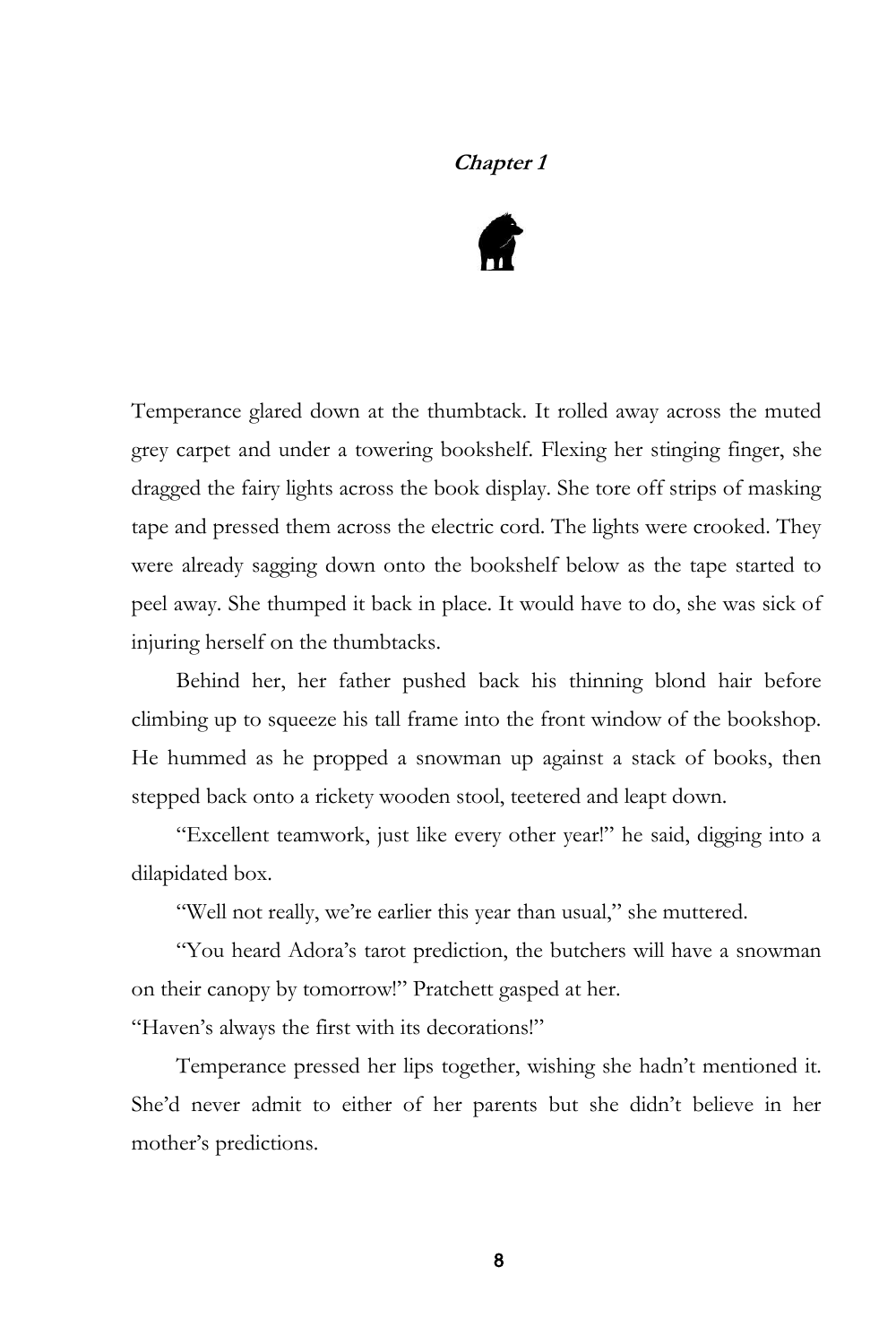Pratchett returned to his work. He ducked his head back through the cardboard flaps and hauled out more knotted ornaments. The corners of his blue eyes crinkled with delight. Temperance just stared at the jumbled mass. She jerked her thumb at a fake spider-web stuck across the corner of the stockroom door.

"Don't you think that's more for Halloween?"

"Not at all," Pratchett grinned at her. "It's for Boris! We can put his presents there!"

"Do spiders celebrate Christmas?" Temperance frowned.

"Oh yes!"

She hated when he talked seriously about Boris. He was, by her father's own serious admission, a ghost spider. The ghostly aspect was convenient, she had to admit. It explained why no one else could see him.

"Have you taken your medication today?"

"Yes," he muttered.

"Good."

He avoided her eyes. Instead he stared at his knuckles as if something was scuttling along them. He lifted his fingers to the fake web.

"There now, Boris."

With a sigh, Temperance reached for her jacket resting on the counter by the till. She bundled her small frame up for the cold

weather, tucking her thick brown hair into the folds of her scarf, and tugged it up over her face until only her wide hazel eyes were visible. She inched towards the door. Her father trailed after her.

"Cyprian was in yesterday…"

Temperance stopped and glanced back with a scowl. She didn't know why but she'd never liked Cyprian. "What did he want?"

"He said that his nephew, Alastair Byron, is coming to stay with him."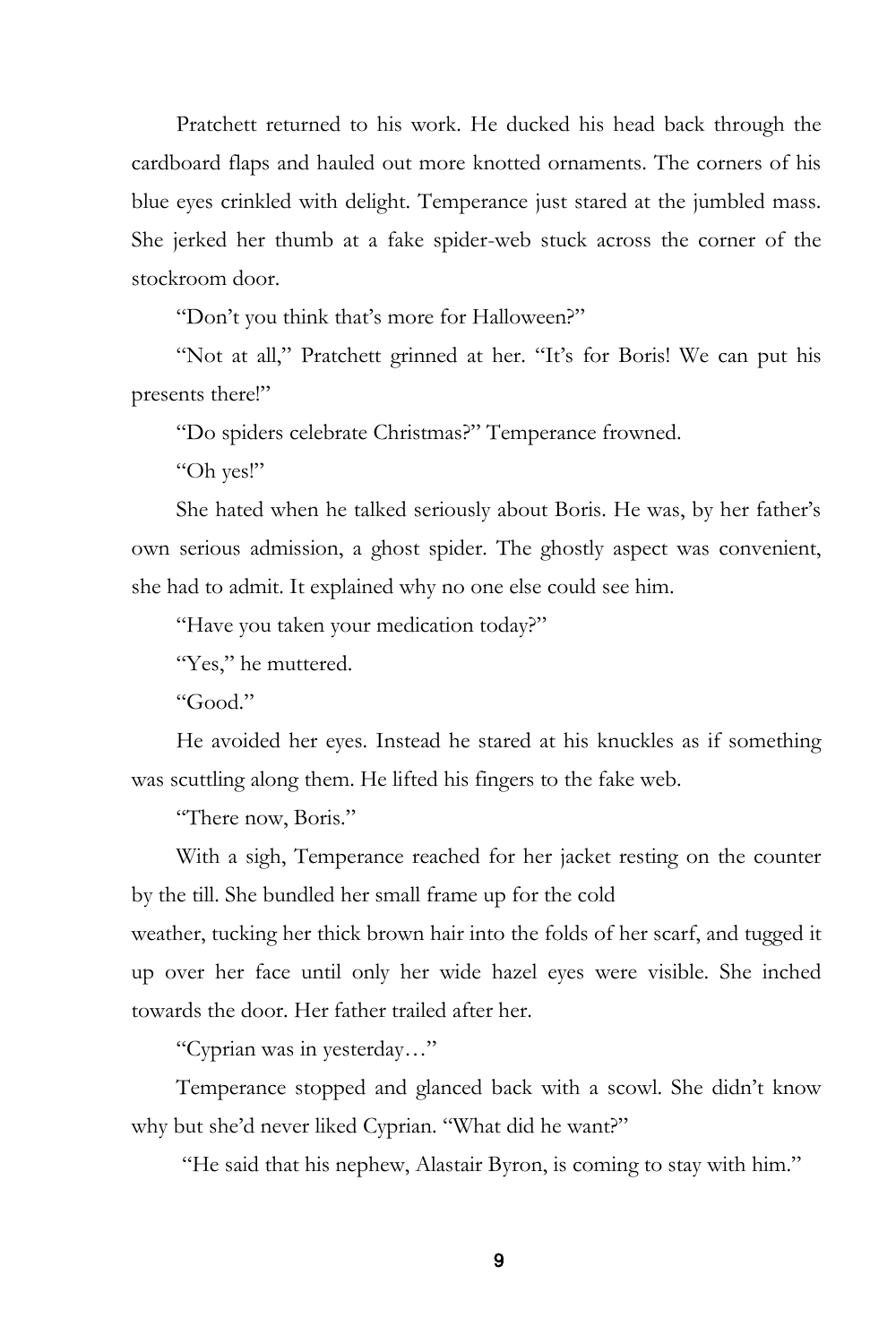Temperance rolled her eyes. "You're only excited because you think he's been on all these wonderful adventures while he's been travelling abroad. You're always dreaming of having a life-less-ordinary, but there's nothing wrong with this one."

She pointed her finger at her father. "Plus, all his globe-trotting means he obviously doesn't have a stable job to speak of."

"Don't be silly, Temperance! Anyway, I've put mistletoe over the door in case he comes while you're in the shop," Pratchett wiggled his eyebrows at her.

"Sometimes I wonder what age you really are," Temperance sighed.

She waved goodbye over her shoulder at her father.

"Ah, young love," he sighed.

"I don't even know him!" she said. "I'm warning you, don't say anything embarrassing!"

"I only want the best for my girl," he called after her. "You might see him today. He's transferring to Carwick University. Think of all the adventures you two could have together!"

"Goodbye, Dad."

Leaving him listing out exotic countries he thought had good adventure prospects, Temperance slipped away. The jingle of the shop's bell rang out into the early morning air.

The town was quiet. A thin layer of frost covered the windscreens of the cars parked along the road. The metal shutters were still pulled down over the other shop fronts. Temperance nestled down into her scarf and hurried up the deserted street. The lamp lights were starting to turn off as the sun began to rise, casting a hazy glow over Carwick. The only people already at work were her father and the office workers in the town hall. Bright lights shone from the old building. One morning like this was enough to exhaust her for weeks; she didn't envy them their early starts.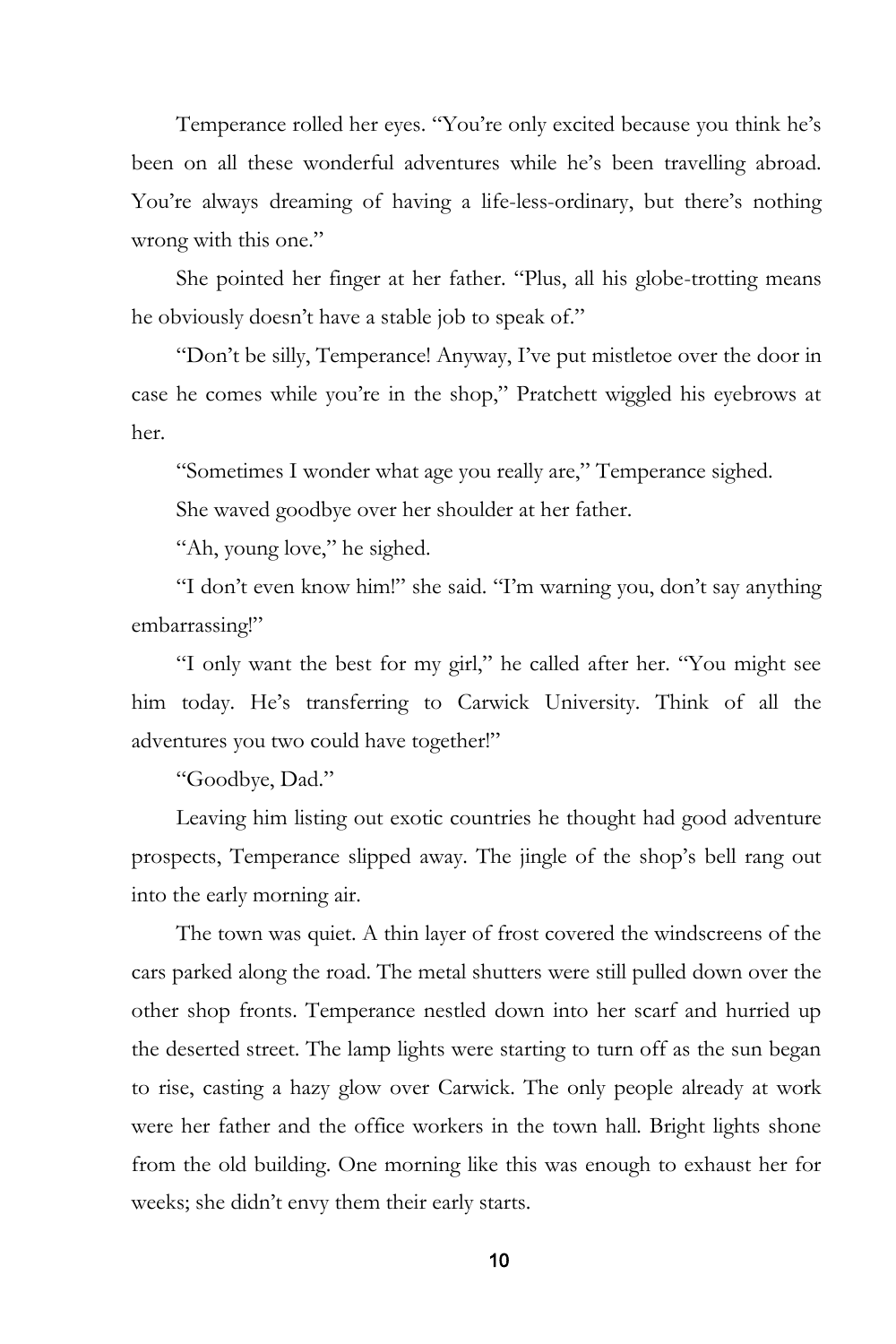Temperance glanced back from the end of the road. Even though it had taken a few hours of work, it had been worth it. Her father was happy and Haven looked very festive with its artificial ivy and cotton wool snow.

As she turned the corner, a horrific sour smell hit her, like the putrid odour of an unwashed body mixed with stale mould. Lurching back with a gasp, she slid on a patch of ice near the gutters. A hand clamped onto her shoulder and stopped her fall. The stench got worse. An acidic wave of vomit-tinged hot breath hit her face. She strained away from it, pressing her sleeve over her nose and stumbling back.

A man was hunched over against the cold; his shredded clothes no protection against the weather. His skin was grey and lined with dirt. A long tangled beard and strands of greasy hair were plastered to his face. His eyes pierced through her and he shuffled closer. Another wave of his foul odour wafted over her. She gagged.

"Bloody hell..."

Temperance coughed and her eyes started to water. She stepped back and put up a hand to ward him off. She hadn't thought he'd heard her, but he growled and stalked forward.

Temperance gritted her teeth, trying to stop from dry heaving. She threw up her fists, remembering what she could from the one self-defence class she'd ever attended.

The man froze.

He lifted his chin, sniffing the air. A strangled whine erupted from his throat. The hair on the back of Temperance's neck stood up. With no warning, he loped back down the road and disappeared.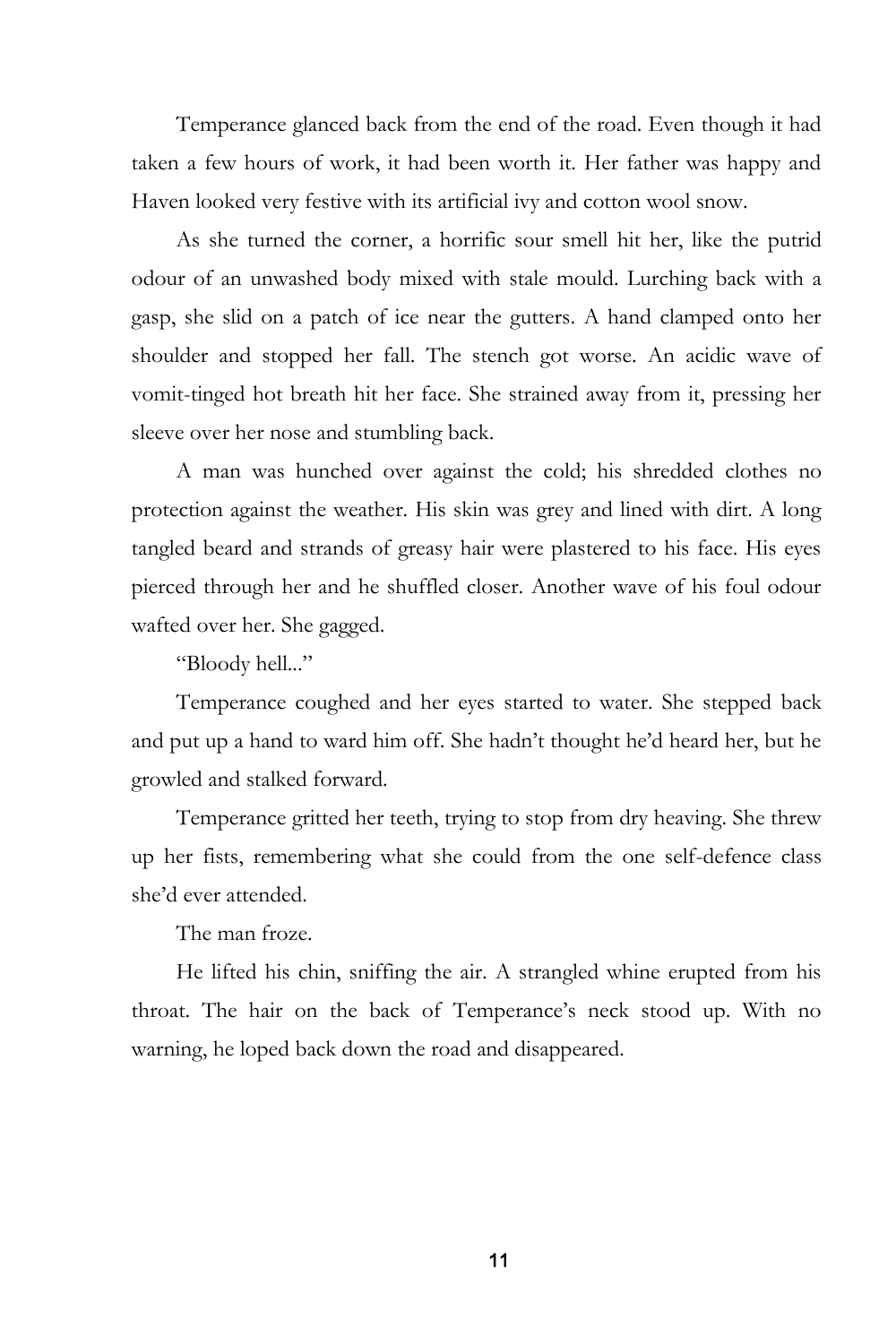Temperance dropped her arms and rearranged her scarf, her fingers came away wet. When she brought them closer, she saw blood. She whipped the scarf off and threw it away in a panic. There was no telling what she could have caught from him. Her heart-sped up as she struggled to scrub her hands with a tissue. Biting her lip, she glanced down the way he had disappeared.

She wondered how badly hurt he was. Maybe that was why he had approached her; to get help. She could only hope that he would find it somewhere else. Taking a deep breath, she hitched up her bag and hurried away.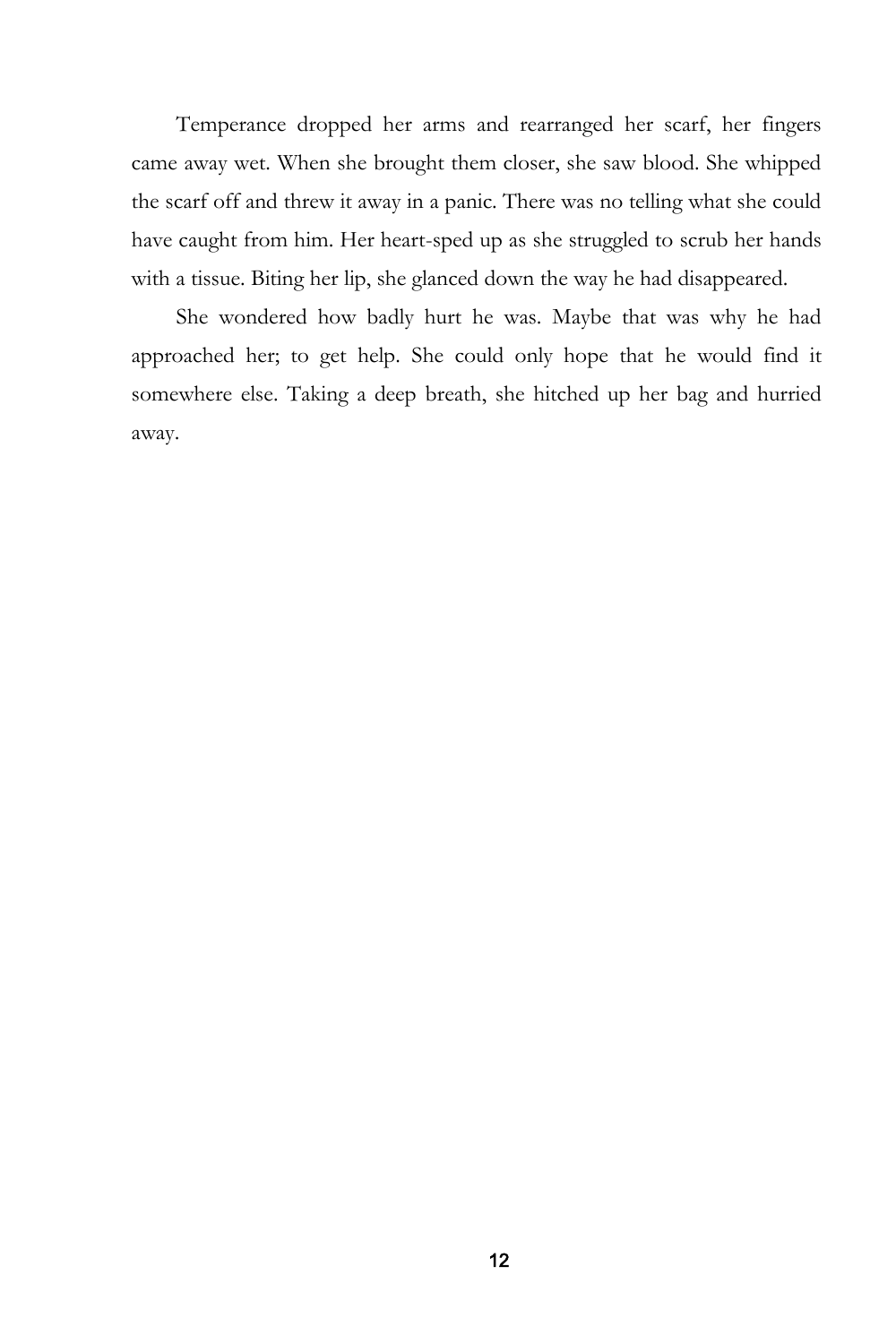### **Chapter 2**



The university campus was mostly deserted. A flock of birds pecking at the frozen ground scattered into flight when Temperance entered the square. There was only one other student nearby; he was cycling slowly ahead towards the sports hall. In front of the main buildings was a bronze statue of the college's founder with his stone wig covered in bird droppings. A few of the younger lecturers wandered past it with their leather briefcases, still lost in an early morning stupor.

Temperance strolled to the side of the square towards the administration offices. She already knew when she reached for the thick door knob, that they were closed. The grubby windows, half-blocked by stacks of paperwork, were dark. She jiggled the handle, before sagging back with a heavy sigh.

Her mother had signed her up for a class she wanted to drop. It started next term and she was dreading it. The bag hanging from her shoulder slipped to the ground. She pulled it back up with a dramatic huff.

She'd have to come back later.

To fill the time until they opened, she walked out of the courtyard through the large gatehouse to the small, grimy twenty-four hour shop.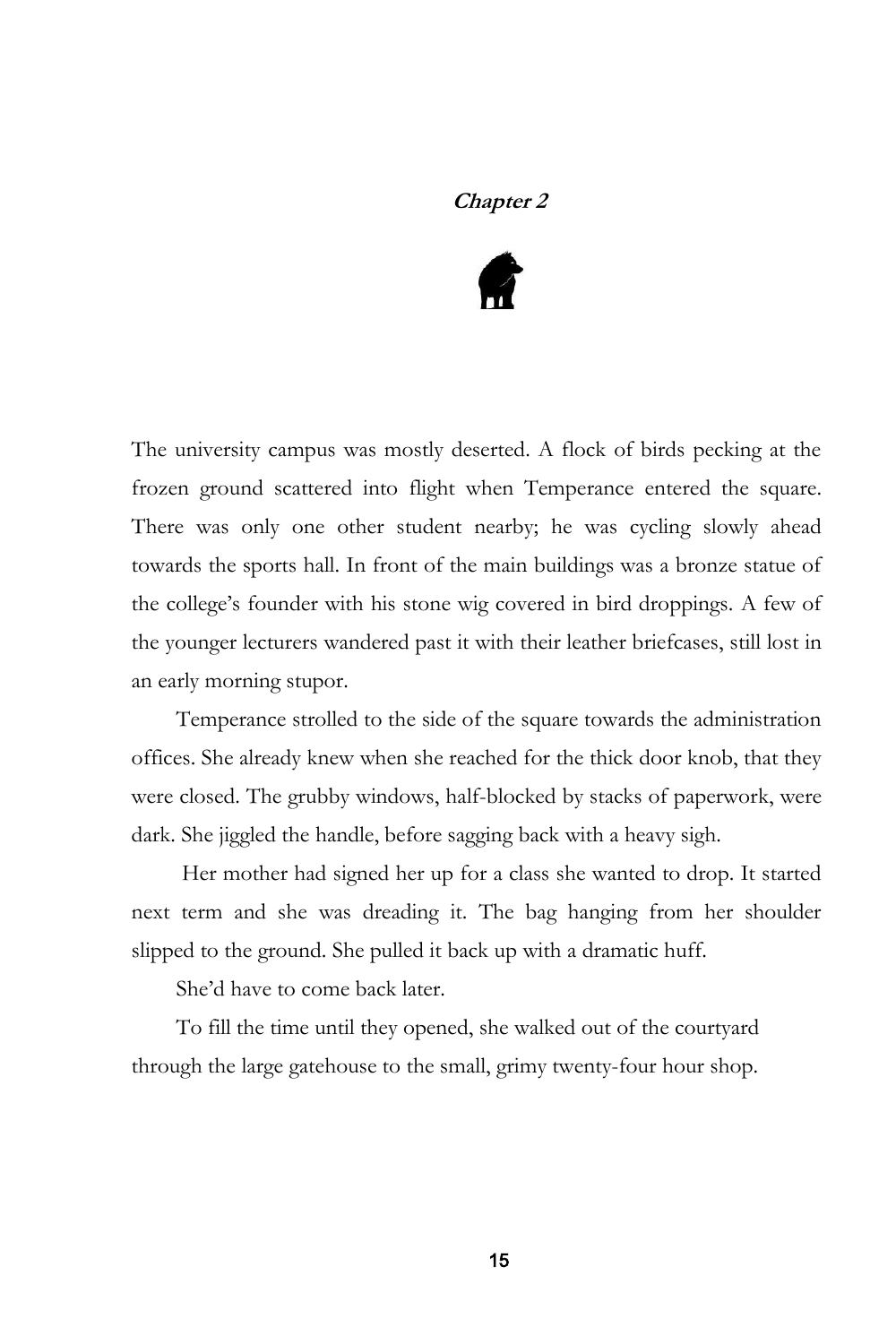It had a glass door with a loose pane that rattled when it opened and the filthy windows looked as if they'd been wiped with a dirty rag. A girl with red hair was flicking through a magazine at the old stained counter. There was a small fretwork tattoo at the base of her neck.

"Morning Temperance." She gave a lazy salute without looking up. "You're in early."

"Morning."

Temperance tried to discreetly catch a glimpse of the girl's employee badge. Temperance came in almost every day and could never remember her name. The moment for asking it had long passed. Now, she just had to try and avoid using it.

She stopped at the coffee stand. A short man was still setting it up. He looked up at her and then flicked the machine on with a grunt. After a few minutes she had her hands around a warm plastic cup. She handed over the exact amount as a handful of coins. The man snorted, spilling the coins out on the table to count them. Temperance hovered near his shoulder, waiting for him to finish. With a sigh, he waved her off.

"See you again," the girl at the counter murmured as Temperance left.

Her stroll back to the front square was uneventful. She slumped onto a cold bench near the statue. Something inside her bag rattled, she squeezed her eyes shut with a sigh. She shuffled up on the bench, digging into its side pouch.

Her eyes darted around as she dug out the plastic pillbox and tapped out two white tablets. She gulped them down with a swig of

coffee. There was a rustle of leaves in a flowerbed beside her. She stuffed the box into her pocket.

"Hello dear!"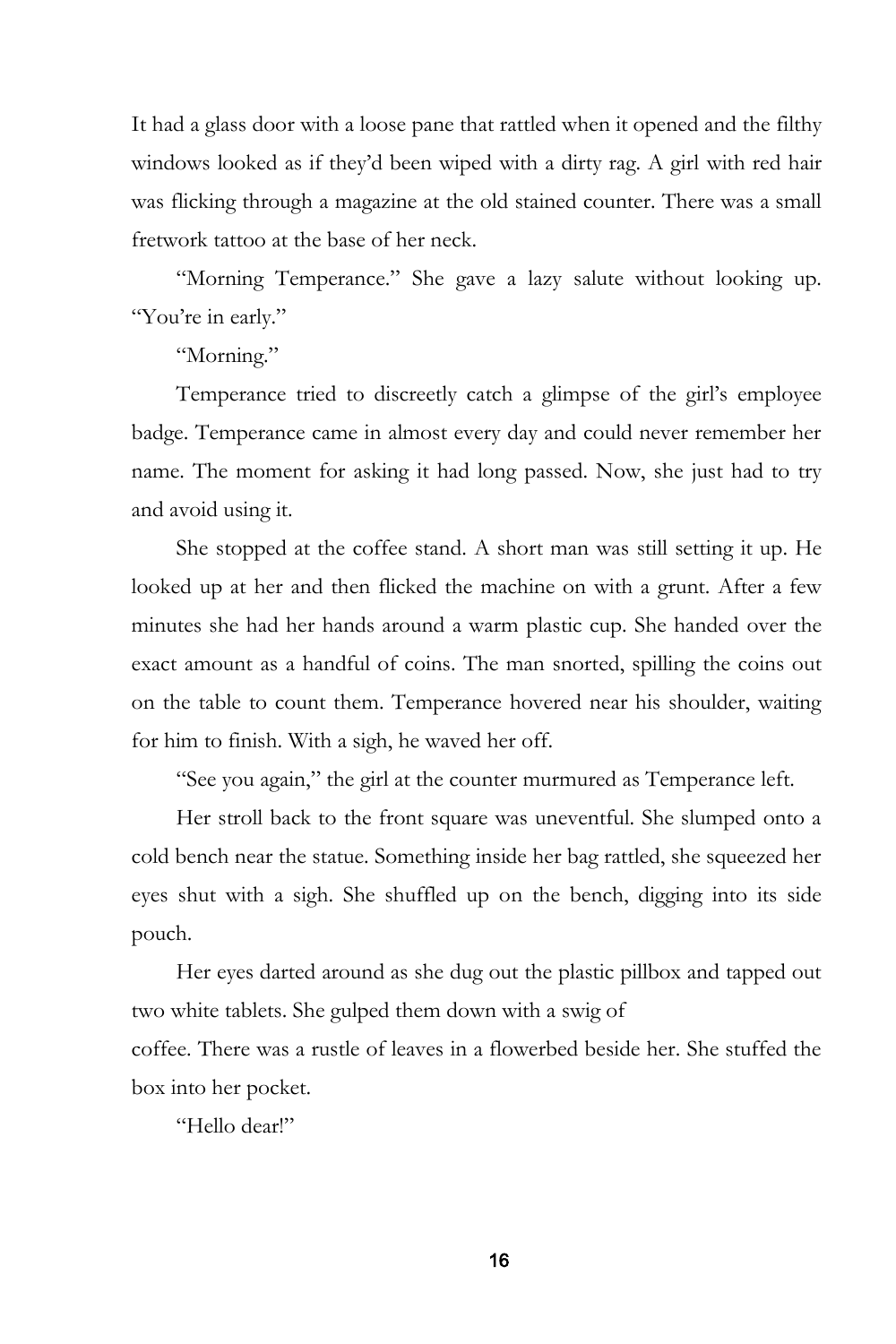An old woman was in the bushes, waving a soil-caked trowel at her. Clumps of dirt tumbled off of it to land on her tartan jacket, while stray leaves snagged in her wiry grey hair.

"Professor Corliss." Temperance smiled in greeting.

The woman was obscured and caught in place by an overgrown hedge but her eyes were darting around in excitement. "I have some interesting specimens for our class later."

Temperance nodded politely.

That was another course her mother had signed her up for; plant toxicology. Adora had gotten swept up in the name, imagining potions, poisons and magic. Once she realised it was more scientific than that she had lost interest, but Temperance had been stuck doing it.

She wouldn't let it happen again.

Someone dropped down into the seat beside her. She spilled her drink, shuffling away. She wiped at the splash mark and glared at the two empty benches across from her.

"Are you Temperance Levinthal?"

She glanced up. A dark-haired man she'd never met before was staring at her. His striking eyes were black. She blinked; he was very handsome with strong features and a shadow of stubble along his jaw. He shifted his elbows onto his knees and leaned forward. His fitted leather jacket creaked.

Temperance cleared her throat. "Yes?"

"I'm Alastair Byron." He shot her a smile.

Temperance sat back and took a sip of coffee, staring openly at him. People didn't just sit down and talk to her. It took her a second to notice his outstretched hand before she reached forward and shook it. His skin was warm next to her cold fingers. He had a strong grip. His palms were calloused, rough.

"We've never met," she muttered.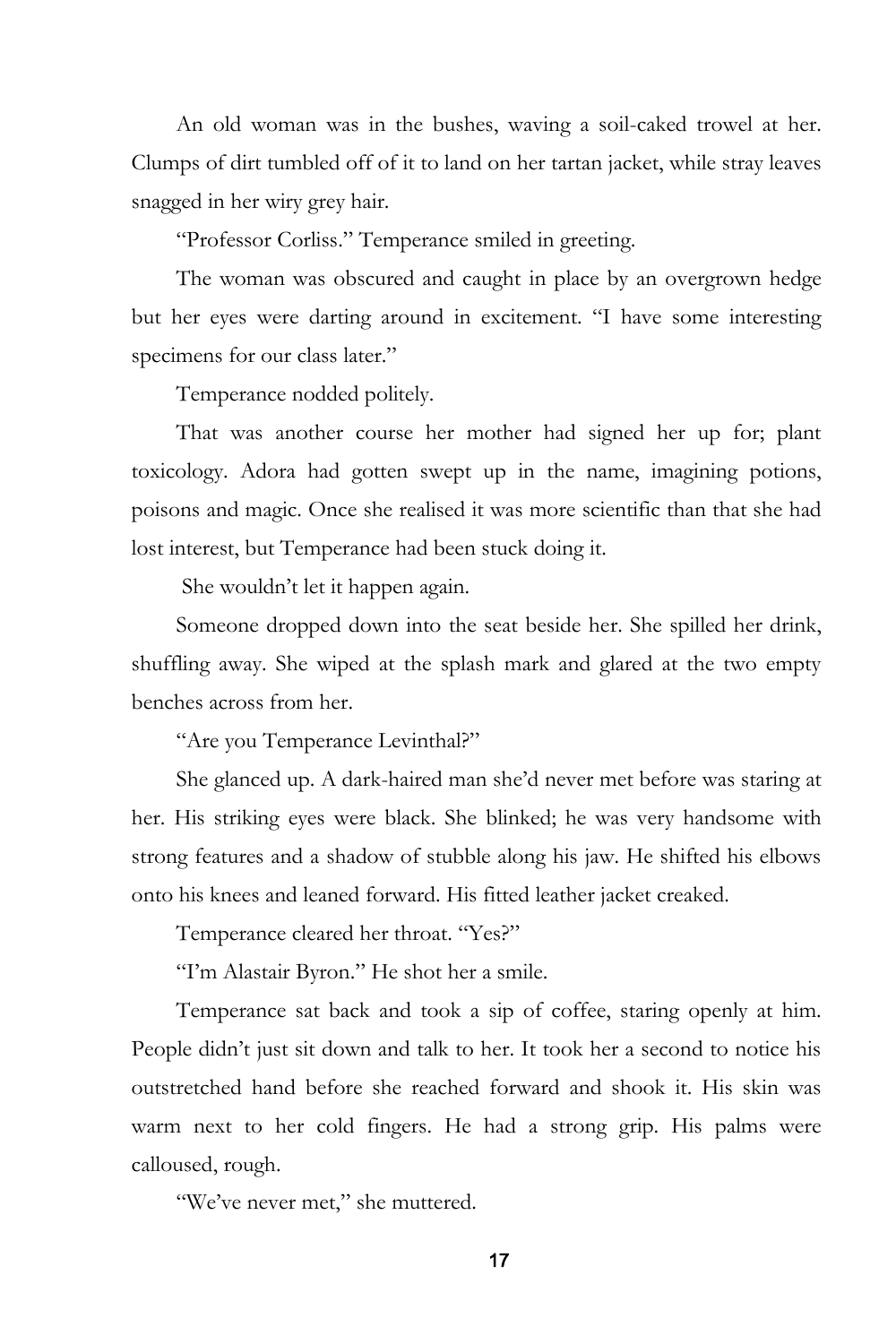"Your father gave Cyprian a picture. There were instructions on the back to give it to me."

Temperance pursed her lips. She could only imagine what Pratchett had written. She gulped down the rest of her coffee.

Alastair studied her. "You're not surprised. Did someone tell you I was coming?"

"Pratchett." She tossed the empty cup into the bin.

"Would you like another drink?"

Temperance stretched out her cold arms. "No thanks. I'm just waiting for the administration offices to open. I can't afford to miss them again. I want to drop a class."

"What class?" Alastair produced a crumpled page from his pocket.

"Ancient magic and myths." She blushed, it was embarrassing to even say it.

"I'm in that one. You don't believe in magic? Vampires and werewolves?" he asked with a curious frown. "I thought it was popular these days."

"I hate all that fantasy stuff. It's more my mother's thing." Temperance gave a dismissive wave. "You know, mother spirits, earth goddesses, goat sacrifices, that sort of thing."

"Goat sacrifices?"

"I'm joking," she said in a dry voice. "I'm not very good at small talk."

Alastair coughed and looked down. He folded away the timetable.

Temperance sighed and tried again. "You're moving here for good?"

"I'm thinking about it," he inhaled, his broad shoulders lifting. He settled back and folded his arms. "This is a trial. No one was supposed to know yet."

"You can't keep a secret in Carwick. Any news is gossip."

"Is that right?" Alastair smirked.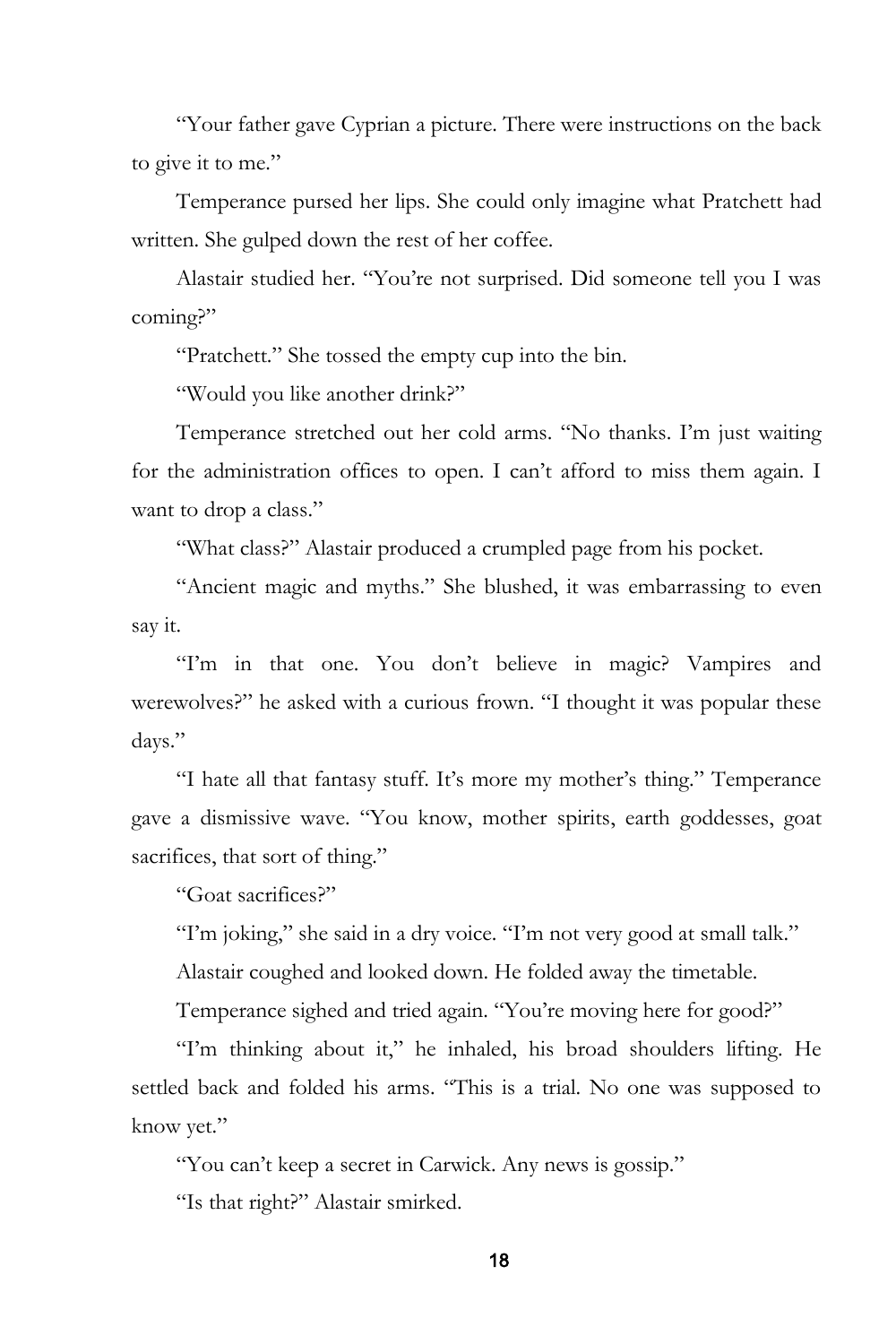Temperance shrugged. She felt him watching as she got up to check the administration office doors. They were still shut tight. She collapsed back onto the bench. It was freezing.

Alastair continued to stare at her. She struggled to say something. His eyes dropped to her open collar, she put a hand up to touch it.

He cleared his throat. "Stay in the class, Temperance, we can study together."

She bit her lip and swallowed. "Maybe."

"Good," he said, assuming she had agreed. Staring at him, she felt her heart sink. She didn't know what to say. He pressed his hands to his knees, about to stand up. "Then -"

A door slammed behind them.

Two men emerged from a side office that was connected to the main façade of the university's gatehouse, which was a tall imposing stone archway, hundreds of years old. The two of them were in the middle of an argument. Temperance easily recognised Cyprian Rothwell.

The other man had a trim beard and was dressed in a three-piece suit with a cane to match. He loomed over the much shorter Cyprian with a threatening expression.

"Sebastian Bloodworth," Temperance whispered. "What's he doing here?"

"The mayor?" Alastair asked, turning around.

She narrowed her eyes at him. "How'd you know that?"

"I have been here before." He pressed his knuckles against the bench until they were white. His eyes were riveted on the men.

Cyprian shook his head. Sebastian slammed his walking stick into the ground. Its capped silver end struck against the cobblestones. There was a tiny blue flare, like a match lighting. The stone beneath them seemed to tremble for a moment.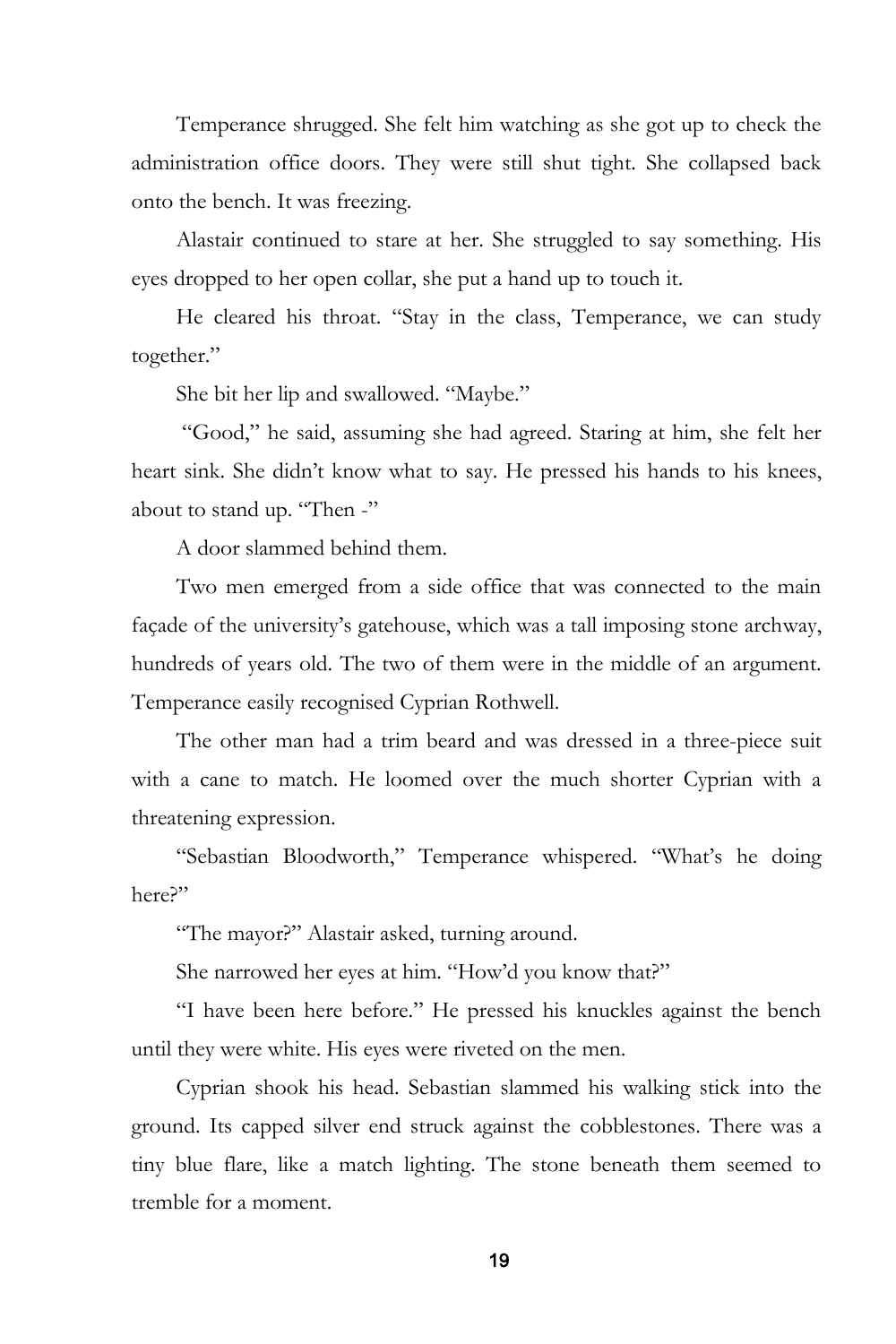Temperance gasped. "Did you see...? Did you feel that?"

Her hand flexed, almost diving for her pills. Without thinking she grabbed Alastair's arm instead. She jerked back with a yelp, receiving a sharp electric shock from his sleeve.

"No. I didn't feel or see anything," Alastair glared at her. His eyes seemed to gleam for a moment.

Temperance blinked; her imagination again. She drew away from him.

"Sorry." She rubbed her hand with a frown, hoping she wasn't ending up like her father. She glanced back at the two men. "I wonder why…"

Sebastian turned, like he knew they were there. Temperance sucked in a sharp breath. She met his cold eyes. It felt like she was pinned in place, being examined like a lab specimen.

The mayor said something. Cyprian glanced over at her. He strolled towards them while Sebastian disappeared through the main archway. She watched his approach. As usual, Cyprian was immaculately dressed, like a prim and proper country gentleman; however the image was ruined by his stocky build and unkempt shaggy hair.

When her father's friend reached them, he wore a forced smile. He was still very pale. Temperance leaned back and crossed her arms.

"Is everything all right, Cyprian?" Alastair asked.

He stood up. Temperance hadn't realised how tall he was. She watched their exchange. It was like a silent conversation was passing between them. Cyprian shot his nephew a warning frown.

"Of course," he replied.

Her unexplained dislike of the man rose up. He was a good friend to her father. It was his only redeeming quality. She bent to pick up her bag, feeling a little hemmed in.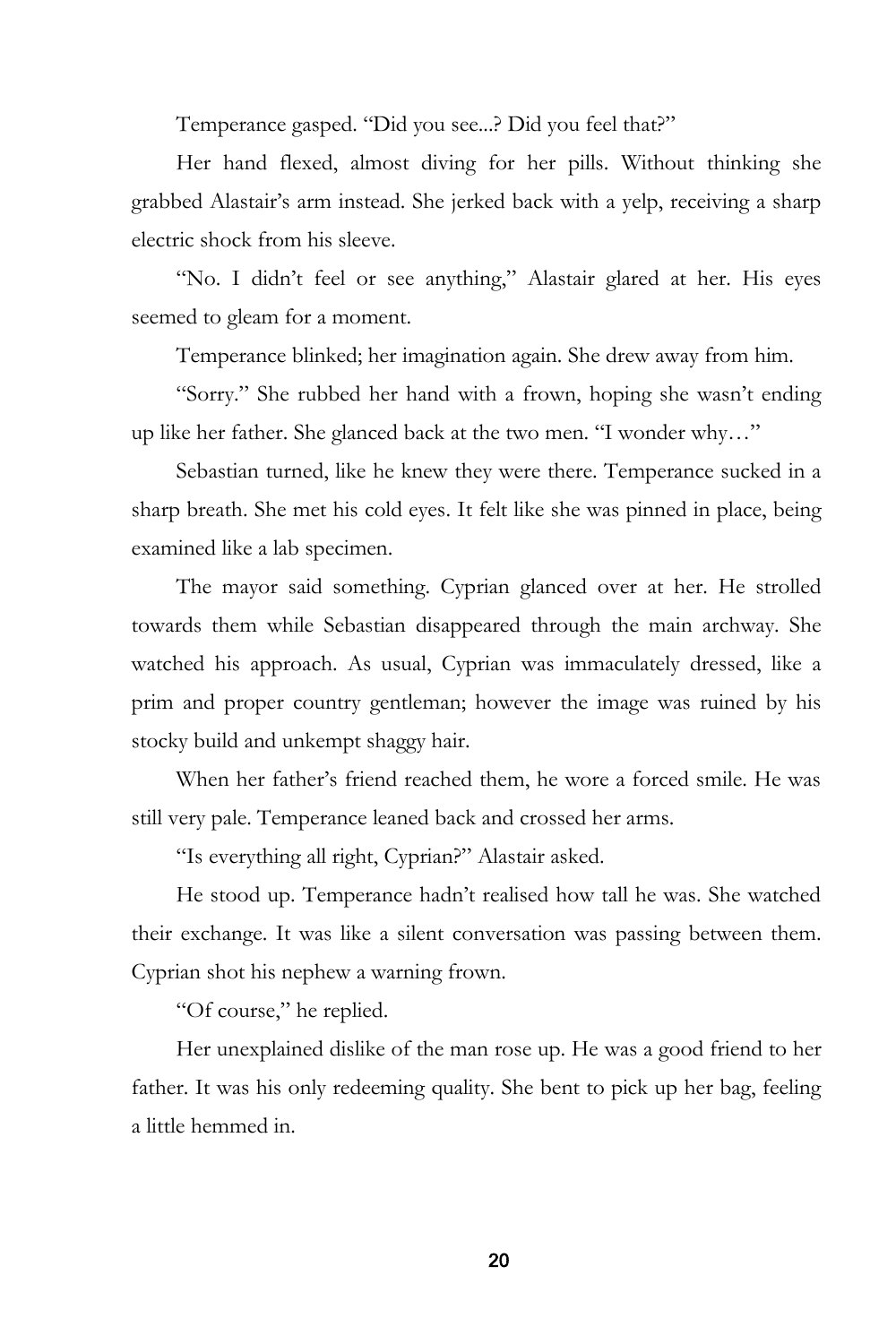"Temperance, how have you been? I'm sure you were delighted to hear about our Alastair's return." The older man struggled to try and put an arm around Alastair's shoulders. Failing to reach, he hung his arm in an awkward way almost like he was climbing him.

"I'm having a welcome dinner for him, I want you to come and stay the night. You can use the spare room." He gave his nephew a sharp pat on the back.

Alastair's expression darkened, he didn't seem too pleased by the idea. Neither was Temperance. She trawled through her ready-made excuses to find an appropriate one.

She eyed Professor Corliss who was still digging in the cold soil.

"I don't…"

"Ah!" Cyprian wagged his finger at her. "I don't want to hear no. Alastair needs new friends in Carwick. And your father insisted you be his first! It's a chance to escape your house tonight. Pratchett says it will be packed, isn't there a get-together?"

Temperance cringed.

Her parents were having friends over for a winter solstice gathering. She didn't think she could face another one of her mother's versions of a Wiccan party. It would be crowded with menopausal women dancing naked around plastic cauldrons on the hill behind their house.

She sighed. "It's true. I wouldn't mind missing the jangling crystals and saggy bits this year."

Cyprian hesitated then gave a sharp laugh. He slapped Alastair on the shoulder again, more forceful this time. "Good. It's settled, see you tonight!"

He marched away. Alastair turned to follow him. He glanced over at her. "You're so sweet and delicate looking. It's a surprise you talk like that."

Temperance blushed, she pulled at her sleeve. "Yes, well..."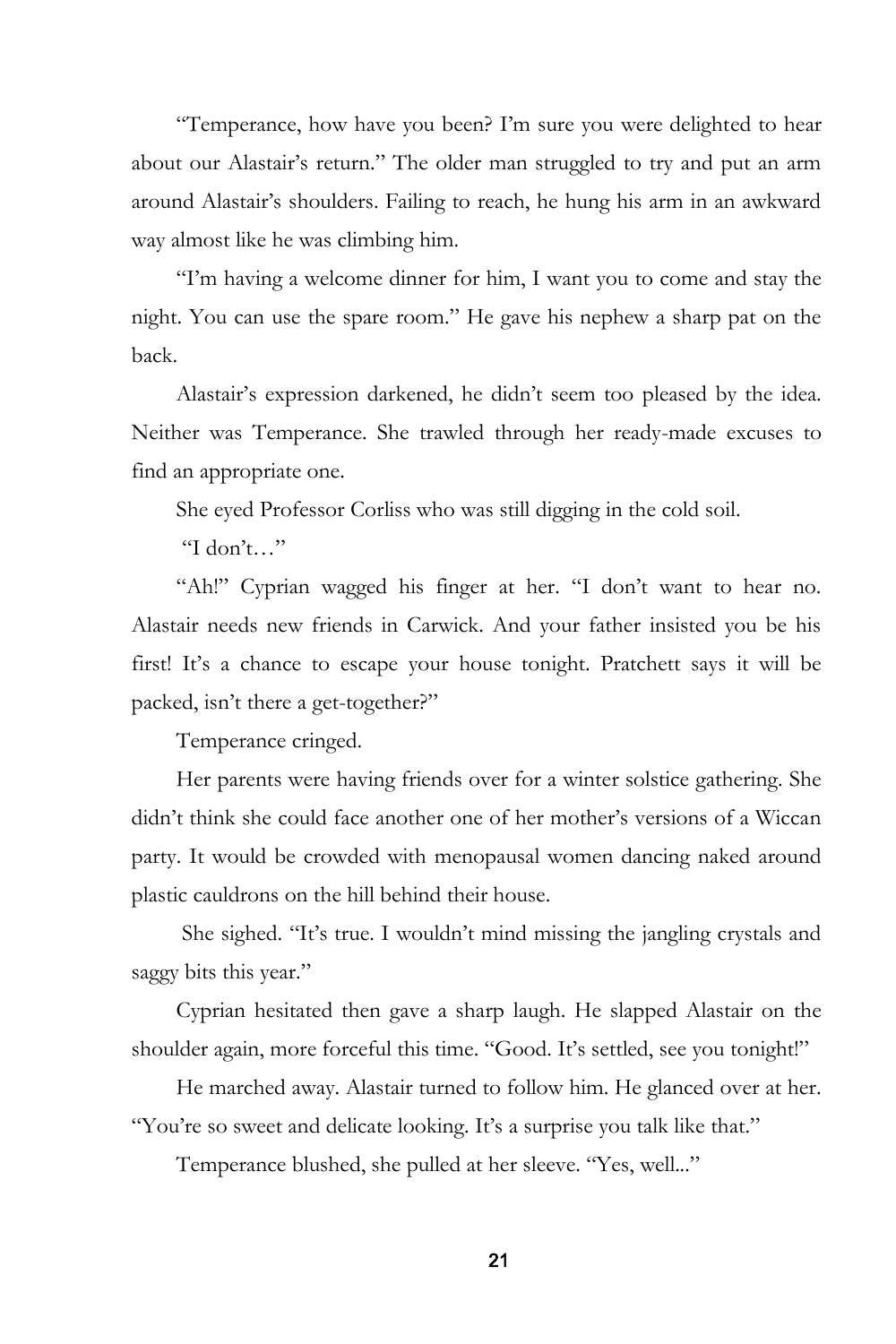There was a flash of amusement in Alastair's dark eyes. "I'll see you later."

He strode forward, catching up with his uncle in a few long steps.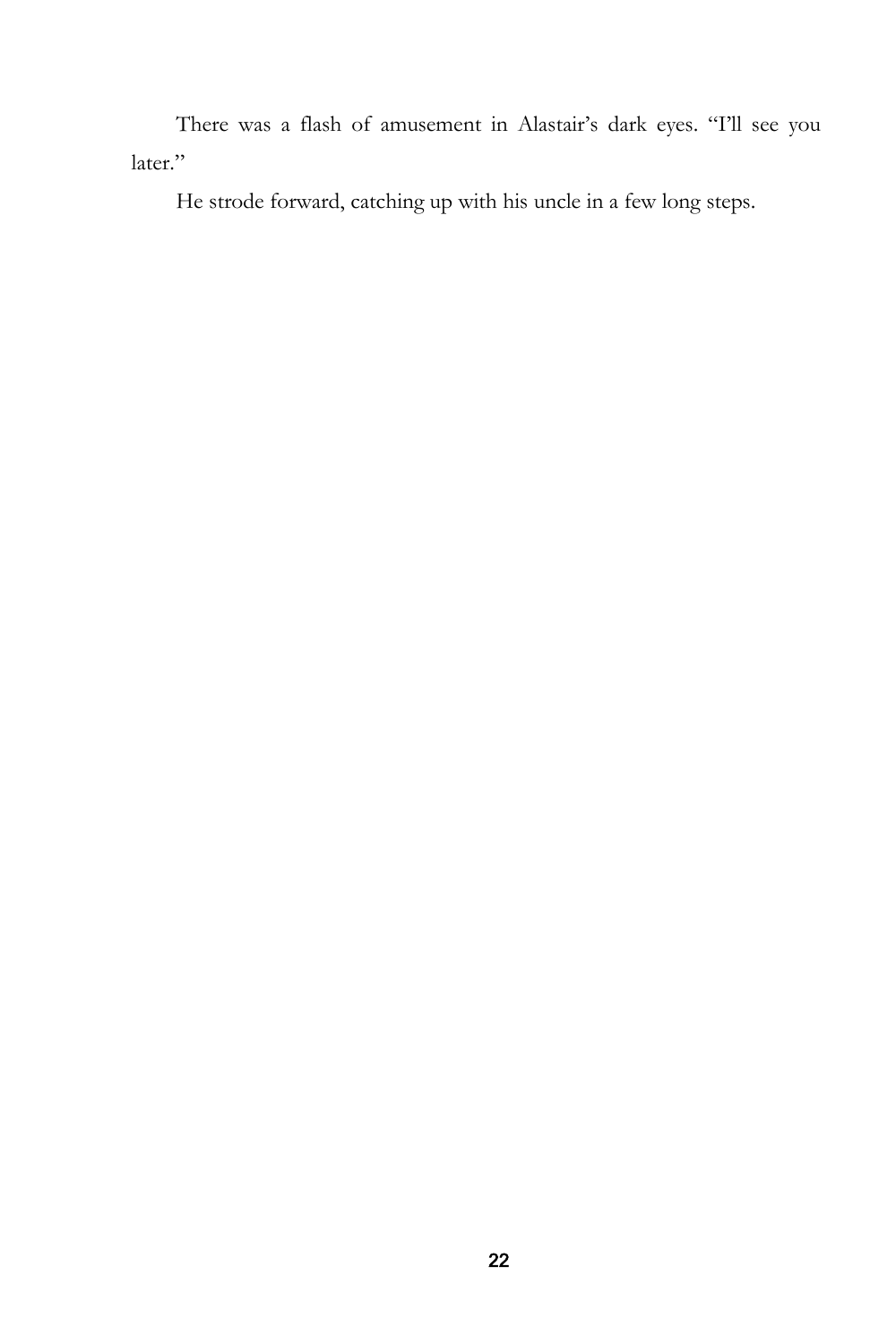# **Chapter 3**



Temperance spent the day regretting her decision. After every lecture, she pulled out her mobile phone and tapped the screen. She wanted to call her father and reprimand him, but she didn't want to waste her money.

Her attention snapped back to the class when everyone started packing up their things. The lecturer adjusted his round glasses, pushing them up onto his balding head. He wished them a happy holiday and switched off his computer. As the rest of the class filed out, Temperance waited.

Professor Afton was a scatterbrain, he always forgot something. He picked up his laptop and hurried out of the room. Without missing a beat, Temperance gathered up his notes and hurried after him.

She couldn't help herself. She always felt the need to protect people like her parents; those who were a little eccentric or forgetful. Her brother, Crispin, was the complete opposite.

 $\frac{1}{\sin 2}$ 

He froze. Temperance smacked into his back. The notes flew out of her hands, fluttering across the floor.

"Oh dear!" He knelt to gather them.

Temperance grasped the nearest fallen journal. She flipped it over. The words were shimmering. There was a picture of complex gene sequences stacked together to create the face of a wolf.

"Decoding the werewolf genome?" she said, staring at the title.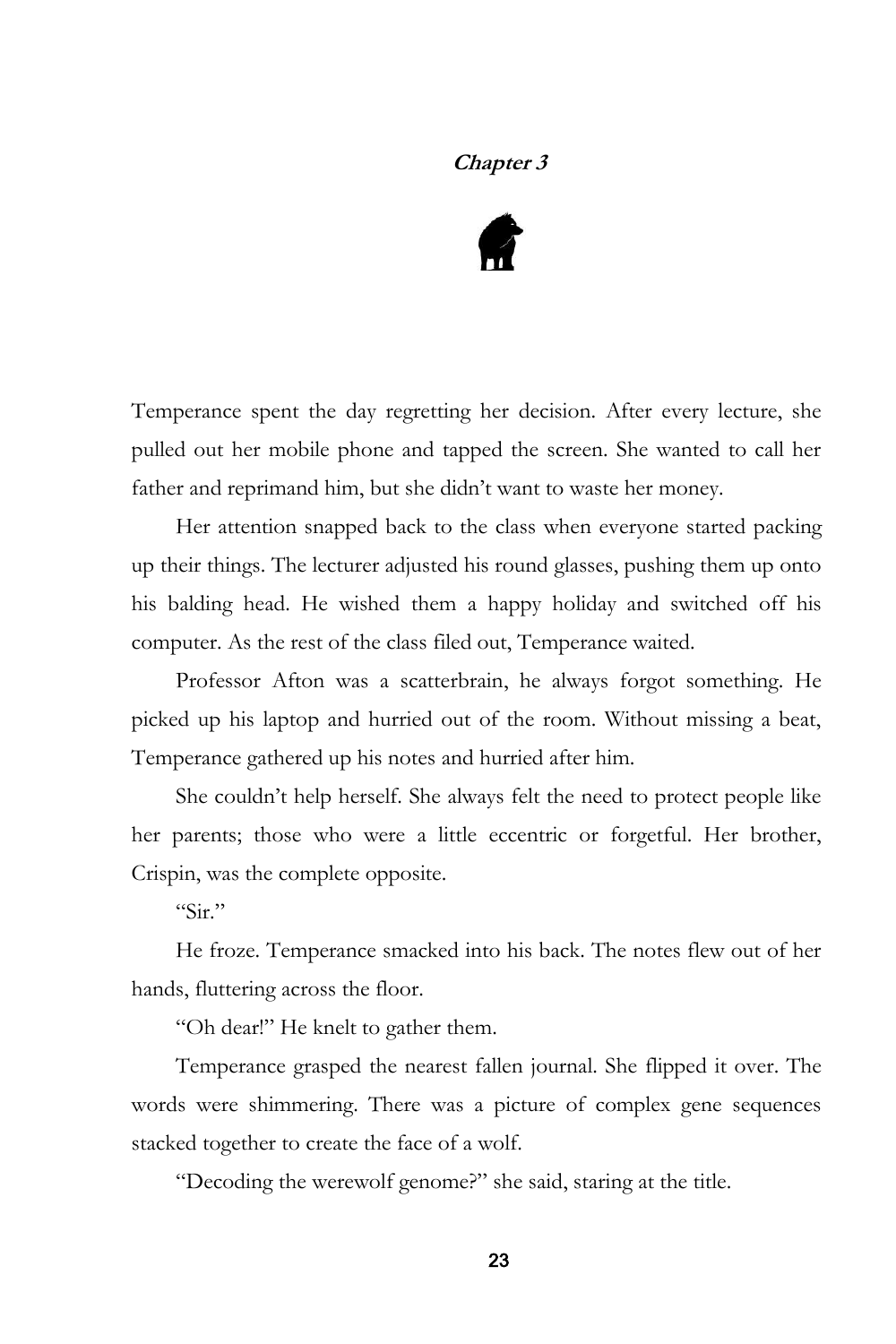Professor Afton snatched the journal away from her. "What?"

He gave a nervous laugh. He flipped it over for her to see again.

"Decoding the Neanderthal genome," she read.

Her hands were sweaty. She studied the clear, bold letters; even the picture was different now; a heavy set humanoid face.

"Werewolf," Professor Afton laughed again. He gathered up the rest of the pages. "Temperance you are too good to me; you always collect my things!"

Once they were finished, he cleared his throat. "How is your condition these days?"

Temperance's eyes flicked to the journal and she thought of what she had seen with Alastair earlier. She needed to ask the doctors for stronger tablets.

Lately she *had* been seeing a lot more things; hallucinating. Her brother took the same medication but he never seemed to have any complaints. Not like her, always seeing things that weren't there.

"I'm just tired," she rubbed her eyes. She didn't want to seem weak.

She knew mental health problems were taboo. She had felt the stigma since childhood; every time her father suffered a breakdown and had to be committed to the Candlewick Mill asylum.

She had been on medication her whole life. The condition was unexplained, some chemical imbalance in the brain. It had always been in the family. Her father didn't talk about his mother but she had suffered from the same problems. She had died young after falling under a car while hallucinating she was being attacked by spirits. After that, a fatherless Pratchett had been adopted by his mother's friends.

"I'm fine," she insisted.

"Okay," Professor Afton nodded after a short pause. "If there's anything you need, just ask."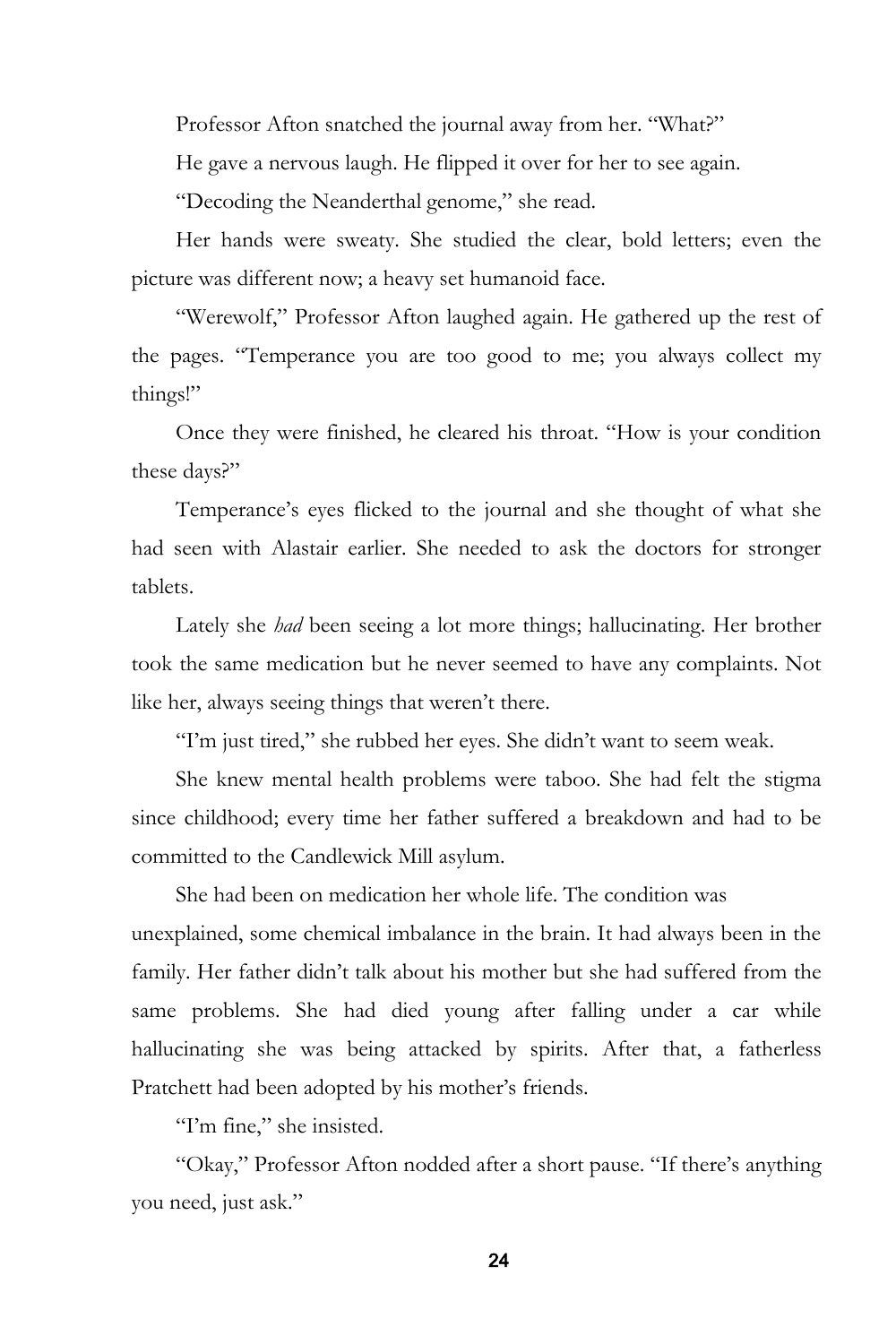Temperance clutched at her bag, watching him leave. She *had* seen it though. Blinking back her tears, she raced out of the building, elbowing her way past several students.

Storm clouds were gathering on the horizon. The first drop of rain splashed down onto her bare neck. She hurried out onto the street that would lead her home.

Her house stood on the edge of town, beside a large sprawling forest. It was an old renovated church, with a high steeple. A peaked hill behind it dwarfed their land in its shadow. It was particularly eerie in the dark. Adora Levinthal loved it. She told Temperance it called to her.

Temperance often wondered what the hill was saying to her mother. She was sure it wasn't 'get naked and dance on me'.

It was dark by the time she got to their gravel driveway, which was packed with different sized cars. Despite their earthy beliefs, the Wiccans all had one. The women were incredible at parking. Temperance had to squeeze her way between several bumpers to reach her front door.

The building was lit up from all angles. Her mother had placed candles on every sill and step. Temperance could see them glowing out past the coloured beads that dressed the windows. They were clearly a safety hazard, something only she ever seemed to think about.

Before she could slide the key into the lock, a flickering light off to one side caught her attention.

"She wouldn't have," she muttered, walking around to the side of the house.

Sure enough, her mother's battered greenhouse, full of all her flammable plants, was basking in the glow of at least ten large, unwatched candles.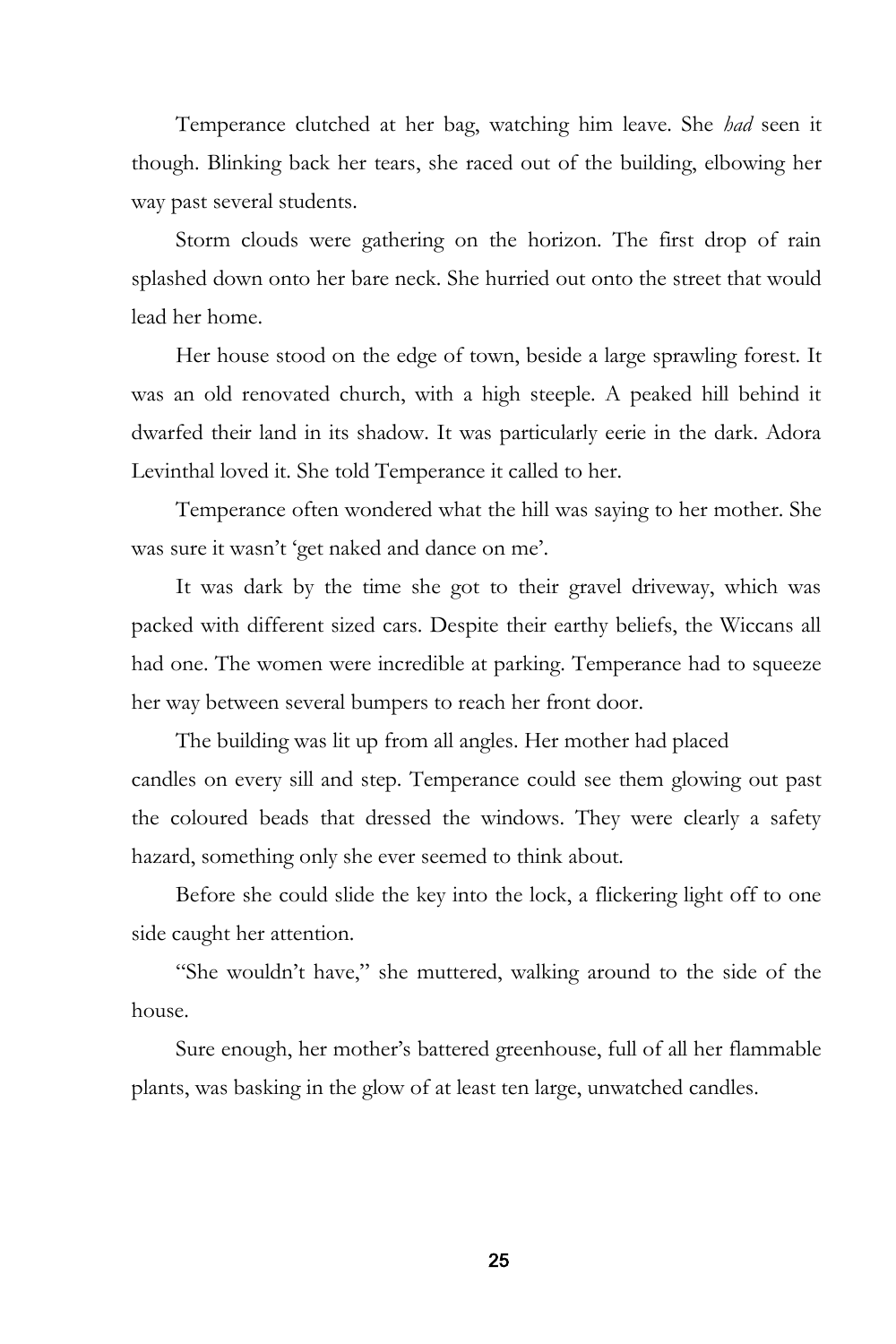Temperance pulled open the plate-glass door. A wave of cinnamon hit her, making her cringe. She pushed on inside, trying not to breathe in the scent of the candles as she blew them out. A rusted scissors lay abandoned beside her mother's more interesting herbs. Frowning, Temperance suspected Adora had made her 'special' brownies. Her mother's tarot cards were still spread out across her wrought-iron garden table; someone had been around today. People came to hear her tell their fortune. Adora marketed herself as a 'demister of the future'.

Temperance stacked up the cards, she never put any stock in Adora's occult obsessions, but technically only her mother was allowed to touch them.

Temperance froze when she heard a chorus of spine-tingling howls. The wild dogs in the forest beside them were very vocal tonight. The glass-house door creaked. She jolted around. A tiny mangy dog stared up at her. He sat down on the threshold and started to bite himself.

"Beast," she greeted, letting out a relieved sigh.

She finished tidying the cards away before nudging him towards the front door. She slipped inside. Her heart was still hammering in her chest. Beast snuffled at her ankles then disappeared into the sitting room.

Temperance stood in silence, wondering why the howling had frightened her so much. The presence of the dogs close to their house was nothing new. She dropped her keys onto the hall table as several of her mother's friends ambled out of the kitchen in a fit of giggles. They had bundles of clothes in their arms, which they added to a growing pile at the base of the stairs. A big wicker basket held their discarded underwear, socks and shoes.

The women were naked beneath thin chiffon robes, preparing themselves for the night ahead. They had tied up their greying hair, but she knew that it was left to flow free when the dancing started.

"Hello," she managed to choke out.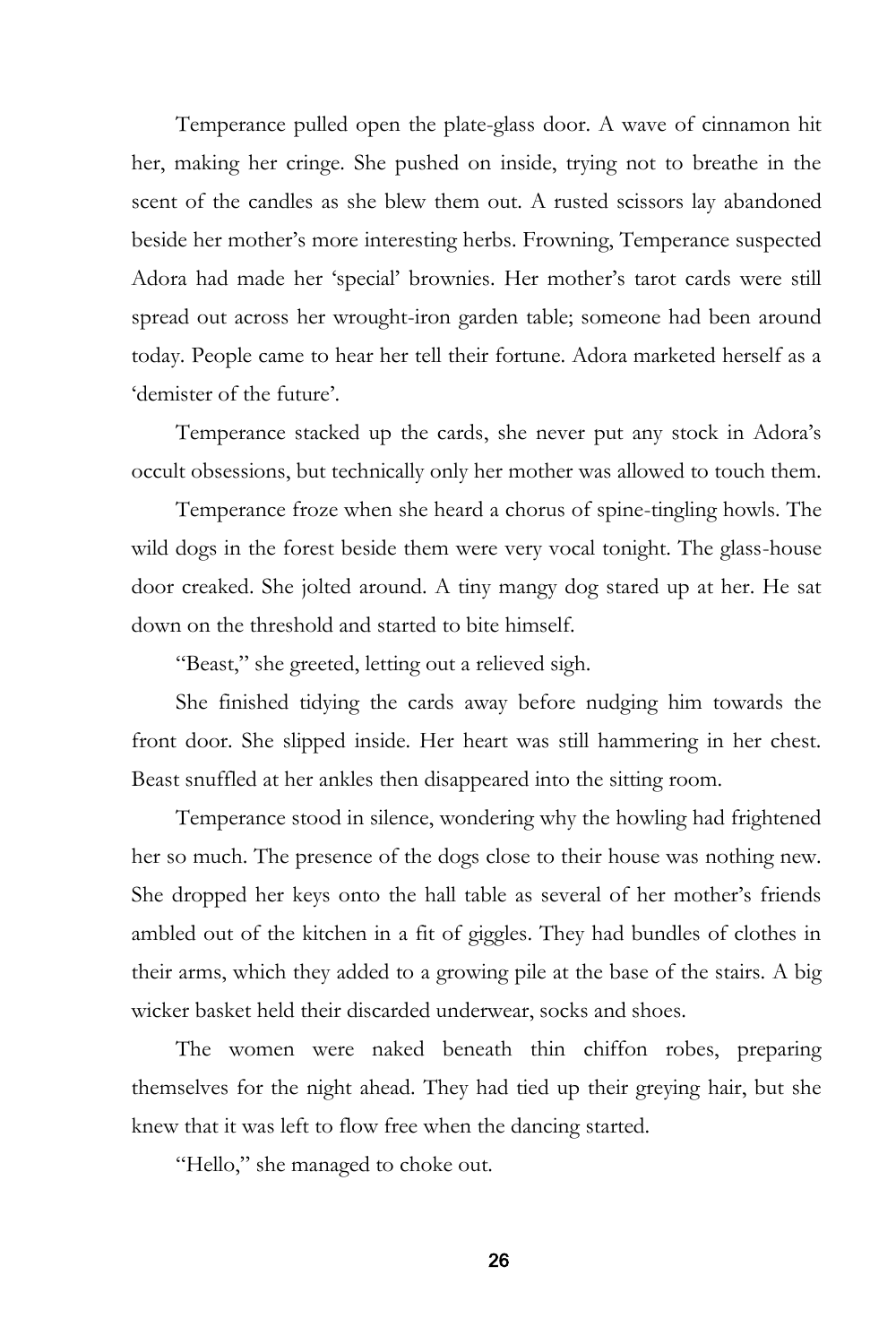Over the years, age had caught up with the ladies. Temperance remembered a time when they were much younger and their antics had been highly anticipated by her brother's friends. Now, not even the Wiccans' husbands were interested.

"You should come with us this year, dear! It's about time!" someone called from inside the kitchen. Several of the women hummed in agreement, while the others busied themselves looking for the body-paints.

"No!" Temperance gasped, pushing her way into the kitchen.

Adora was at the table, scrubbing her hair in a huge wooden basin of rainwater. The room was heaving with sprigs of holly and ivy and the air was thick with the smell of baking brownies. Temperance narrowed her eyes at her mother.

"Special brownies?"

"Of course," Adora answered in a sing-song voice. She pulled her hair back and rung it out. "Your brother sent a postcard from the Amazon! He's been living in a tree for three weeks to stop the loggers!" She fisted her hand, throwing back her long greying hair. "Fight the good fight Crispin Raindrop Levinthal!"

The women tittered. Temperance cringed. She hated when her mother used their middle names.

"Oh, I do hope my little Temperance Moonbeam decides to follow in her big brother's footsteps!" She clasped her hands together.

Her robe moved slightly and Temperance looked away with red cheeks. It was a sight no daughter should have to see.

"You know he is a ruthless money hungry businessman in Asia, nowhere near the Amazon. The only interest he has in the environment is destroying it," Temperance pointed out.

Her mother was in denial.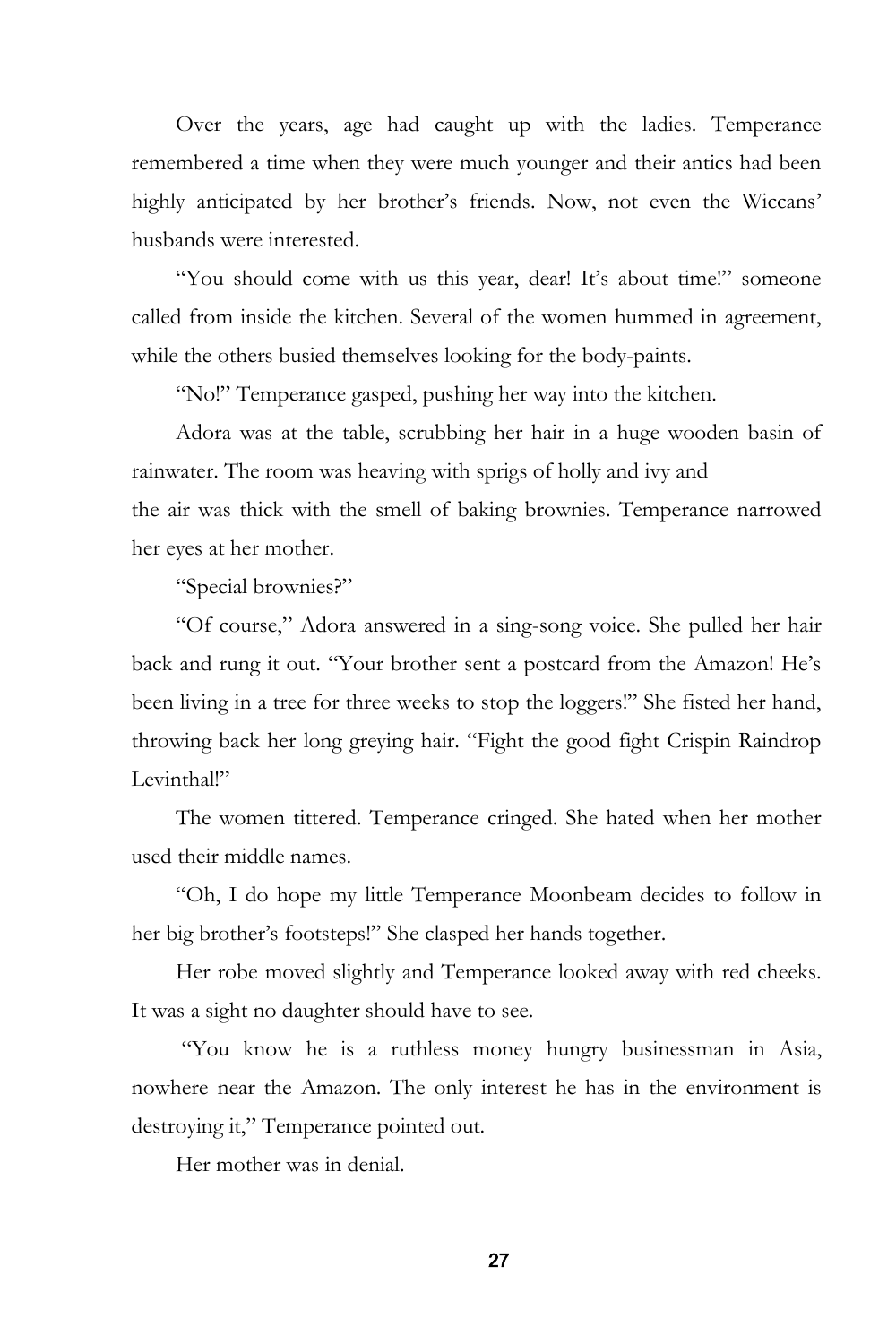"Don't be silly Moonbeam, look at the postcard." Adora breezed away from her and plucked up a card from the table.

This was the aspect of the situation that worried Temperance the most. Crispin was playing along and aiding Adora in maintaining her delusion.

Adora handed her the postcard. The picture was of a rainforest all right. She flipped it over and saw the stamp was Chinese. Temperance handed it back without reading it.

"Very good," she said, averting her eyes as her mother twirled around the kitchen.

She slipped on a large pink oven mitt and lifted out the brownies. She set the tray down beside some crystals and herbs the Wiccans had woven into necklaces.

Temperance jumped forward as the door hit her back and a thin woman squeezed in.

"Oh sorry!"

"Professor Corliss, hello again."

The professor was still wearing her tartan jacket and now had on a matching pair of trousers that had golden buttons down the sides, for easy removal.

"Hello from the both of us. I brought my cat this year," the old woman exclaimed, setting the tabby down on the floor. When she stood up she was only a little taller than Temperance. "Old Chopsticks loves the solstice!"

Professor Corliss put a new set of body-paints on the table. "I bought these today. I think we used up the black paint during the summer dance?"

"I think you're right Wilhelmina," Adora exclaimed. She pointed at two huge, greasy glass jars. "I have the burning oils and the body butter." Her fingers danced over the lids. She turned to Professor Corliss with a confused, dreamy smile. "I forget which is which."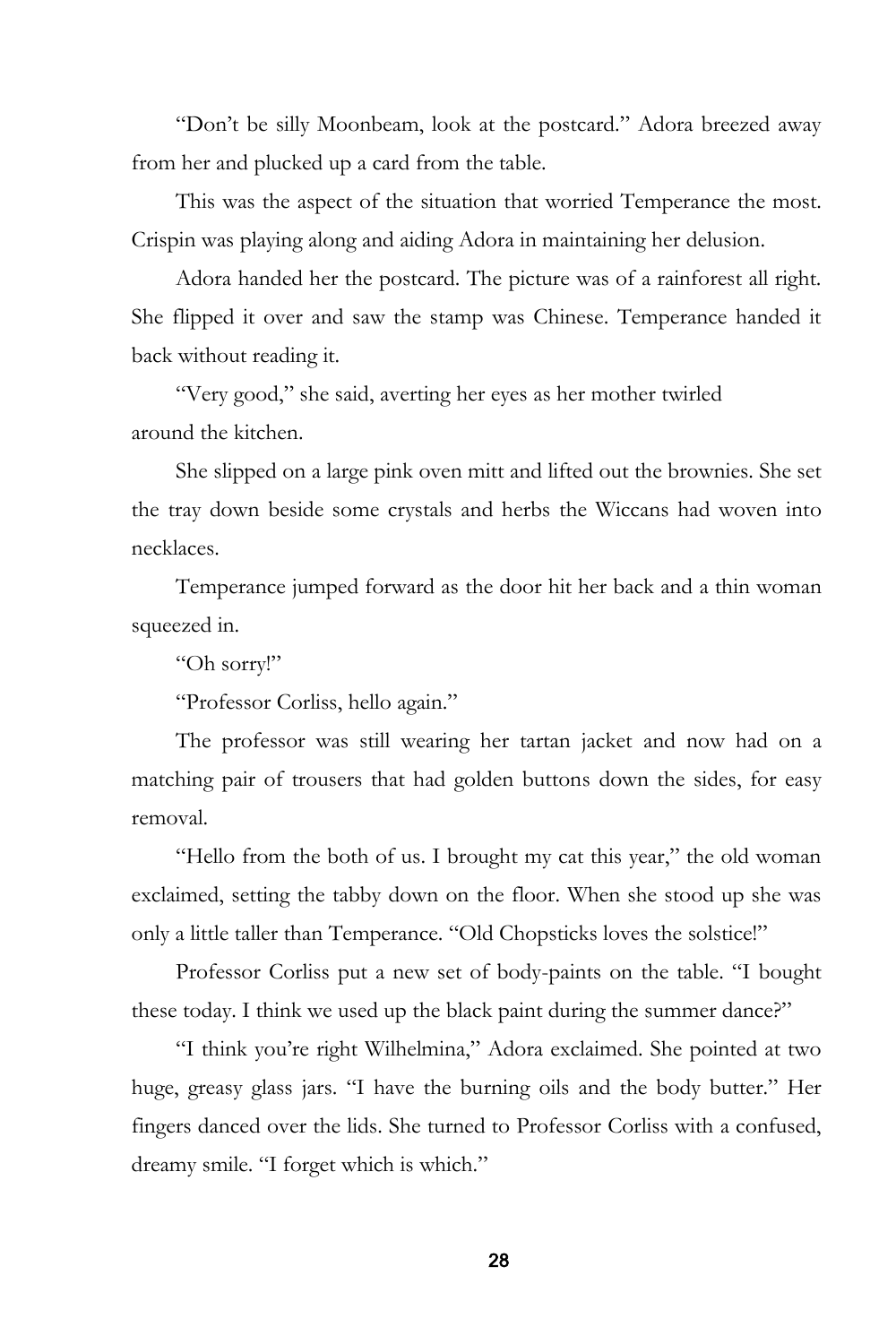Temperance glared at her. She could just imagine the Wiccans smearing the oils over themselves and getting too close to the massive bonfire they burned on the hill.

The colourful beads hanging in the sitting room doorway swung and clicked together. Pratchett stuck his head around.

Temperance could hear a group of men beyond sobbing.

"Any tea dear?"

Adora started cutting into the brownie tray. She waved her knife at the stove where a metal kettle was steaming away.

They were a strange looking pair. Pratchett was far taller for a start, easily over six foot. While Adora was like Temperance; a small doll of a woman. Though, Temperance was petite in almost every way, whereas Adora was voluptuous. She looked like her Wiccan images of the earth mother. However, for all their physical differences, both her father and mother had very similar personalities. They were children in heart and mind. They had never had parents of their own. It explained their eccentricities when it came to raising Crispin and her.

Adora had grown up with distant relatives after her own parents had passed away. Once she had been old enough, she'd left to live off the land and start her tarot card reading business, which had subsequently failed. She'd met Pratchett at nineteen and became pregnant with Crispin.

That was when life as Temperance now knew it began.

There was a ten year gap between herself and her brother. Temperance wished her late arrival had matured her parents, but if anything they'd taken it as an excuse to remain children for longer.

"Did you meet Alastair Byron?" Pratchett asked in an offhand way, pouring out several cups of tea.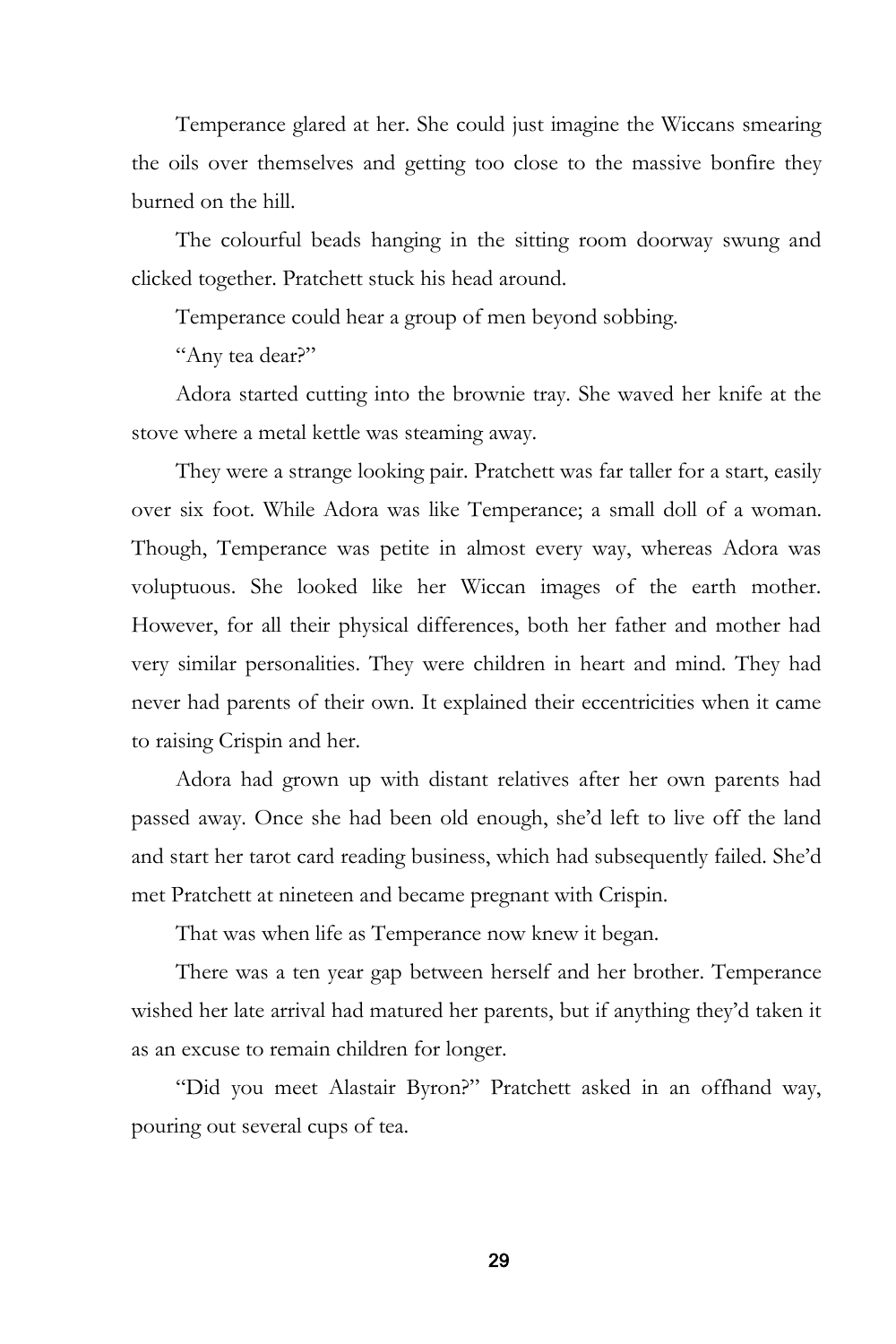"Are you and the rest of the Wiccan husbands watching girly movies in there?" Temperance countered. One of his blubbering friends cried out for tissues. It was their ritual to watch romance movies, whilst their wives went to dance. Age and disinterest had

caught up with them all.

Pratchett reached for a box of tissues and some biscuits. He arranged them on a tray.

"He is handsome, isn't he?" he pressed.

Adora's ears pricked up and she edged closer. Professor Corliss looked interested now too. She kept arranging and rearranging the body-paints on the table. Several more women filed in.

"Did we hear handsome?" one asked.

"Is Alastair Byron your boyfriend now, Temperance?"

Pratchett's eyes sparkled with hope. He nodded as if trying to influence her answer.

"No," Temperance replied. Her father's face crumpled.

More women crowded into the kitchen. They started disrobing. Temperance tried to look away but no matter where she turned she saw something she didn't want to. They lifted their hems and began to paint their flabby legs. The younger ones were helping the older ones who couldn't reach. The lewd comments started as some of the bolder ones began with their chests.

"Oh? I've heard Cyprian's nephew is very handsome," a woman in front of Temperance said. "My daughter Abigail would be perfect for him! She's a model, you know."

"No!" Pratchett leapt forward. He nudged the woman out of the way and grabbed Temperance by the shoulders. He pushed her forward into a ring of now half-naked, half-painted women.

"Look at her, she's so beautiful! She could have any man!"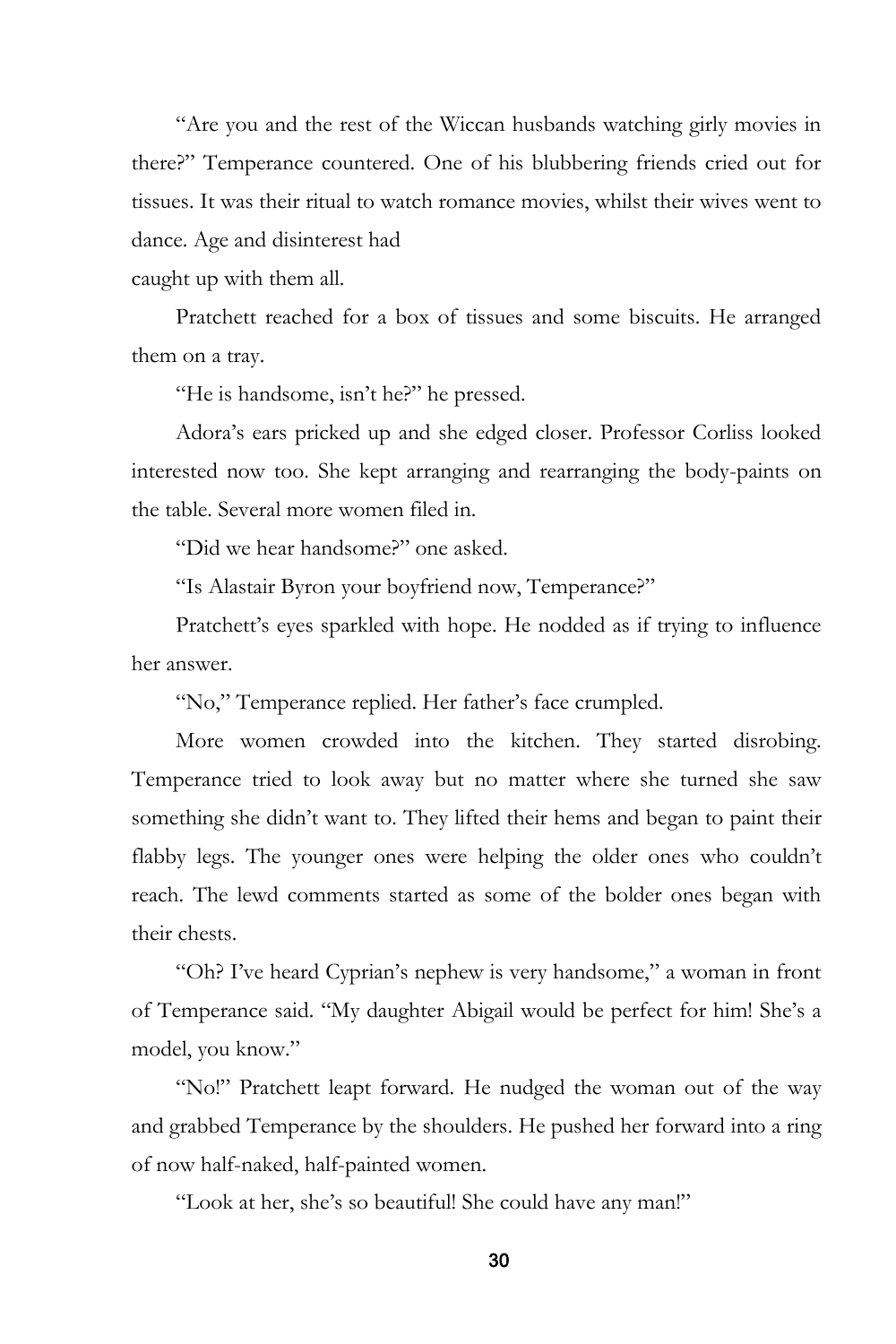A small squeak escaped from Temperance as someone stepped up behind her. She felt a breast at her back and tried to squirm away.

The women cooed in agreement.

"Temperance, you're so pretty!"

"Like a little china doll!"

"Stop!" She grabbed her father's arm and dragged him out into the hall.

"Temperance," he said in a serious voice. "I think you should stake your claim before he starts college. I've seen Abigail; she's not as pretty as you, but you can't be too careful. Do it tonight!"

"Are you mad sending your daughter to your friend's house to stay overnight?" she hissed.

"It'll be good for you to chat to Alastair. I thought it would be the perfect getaway. And you know your mother likes to party until dawn. This year you won't have to watch the rebirth of the sun ceremony. I know how uncomfortable it makes you!"

Temperance shuddered at the thought of *that* ritual. It was the worst part. She licked her lips and glanced away from him.

"Fine"

The doorbell rang and Pratchett jumped away to answer it.

"Oh!" he shuffled back to allow the person in.

Temperance paled. Alastair stood in the doorway. There was a frown on his face, his eyes landed on her and narrowed. He twisted his keys and tilted them at her father. "I came to give Temperance a lift to Cyprian's house. He noticed it was raining."

The kitchen door squeaked and Temperance winced.

"Who is it dear?" her mother asked.

Alastair stepped up to offer her his hand. "Alastair Byron."

Temperance's eyes followed him, trying to gauge his reaction to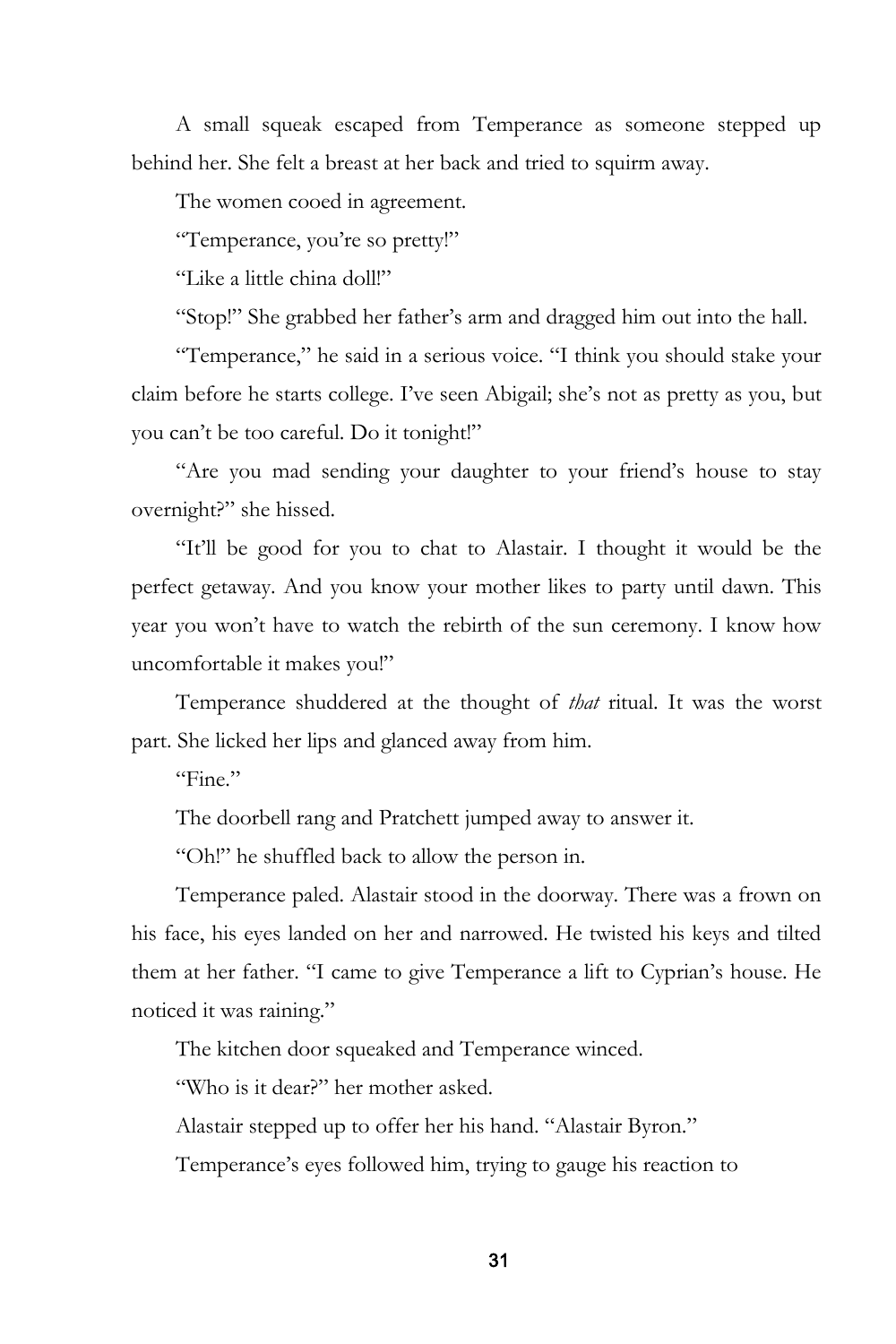her mother's transparent chiffon robe and dripping hair. He made no visible sign that he noticed. Even the several half-naked women behind her didn't draw any response from him. He nodded in greeting; his depthless black eyes captivating them.

Pratchett pulled at Temperance's sleeve. She looked up at him.

"Make a claim!" he pleaded.

She shrugged off his hold with a sigh. "I'll be back in a minute."

She disappeared upstairs to collect her things. Her clothes were neatly organised, folded and waiting to be put away on her bed where she had left them. She pulled out a simple pair of pyjamas and reached into her bag for her pillbox.

She refilled it enough to last a few days. It saved on time. She squeezed the box tight in her hand until it ached. Taking a deep breath, she put it into her bag. It was clear the medication needed to be stronger. She would have to bring it up at her next appointment.

When she reappeared in the hall, Alastair was surrounded by Wiccans. Temperance slowed on the final few steps.

He was smiling, humouring them. But, flickering beneath his calm, confident exterior, she could finally see he was uncomfortable. His worn boots scuffed along the rug as Adora attempted to drag him into the kitchen. Temperance frowned; Pratchett was helping to bump him along.

"We should go. It's getting late," she said. "And you two have a winter solstice to enjoy." Her eyes narrowed on her parents. They looked crestfallen. Adora was the first to release Alastair. She ushered the ladies back into the kitchen.

"Mother Earth requires full body-paint, we don't have much time! We are running late!"

The other women gasped their agreement, realising the time. Temperance watched them go. Pratchett still held Alastair's arm.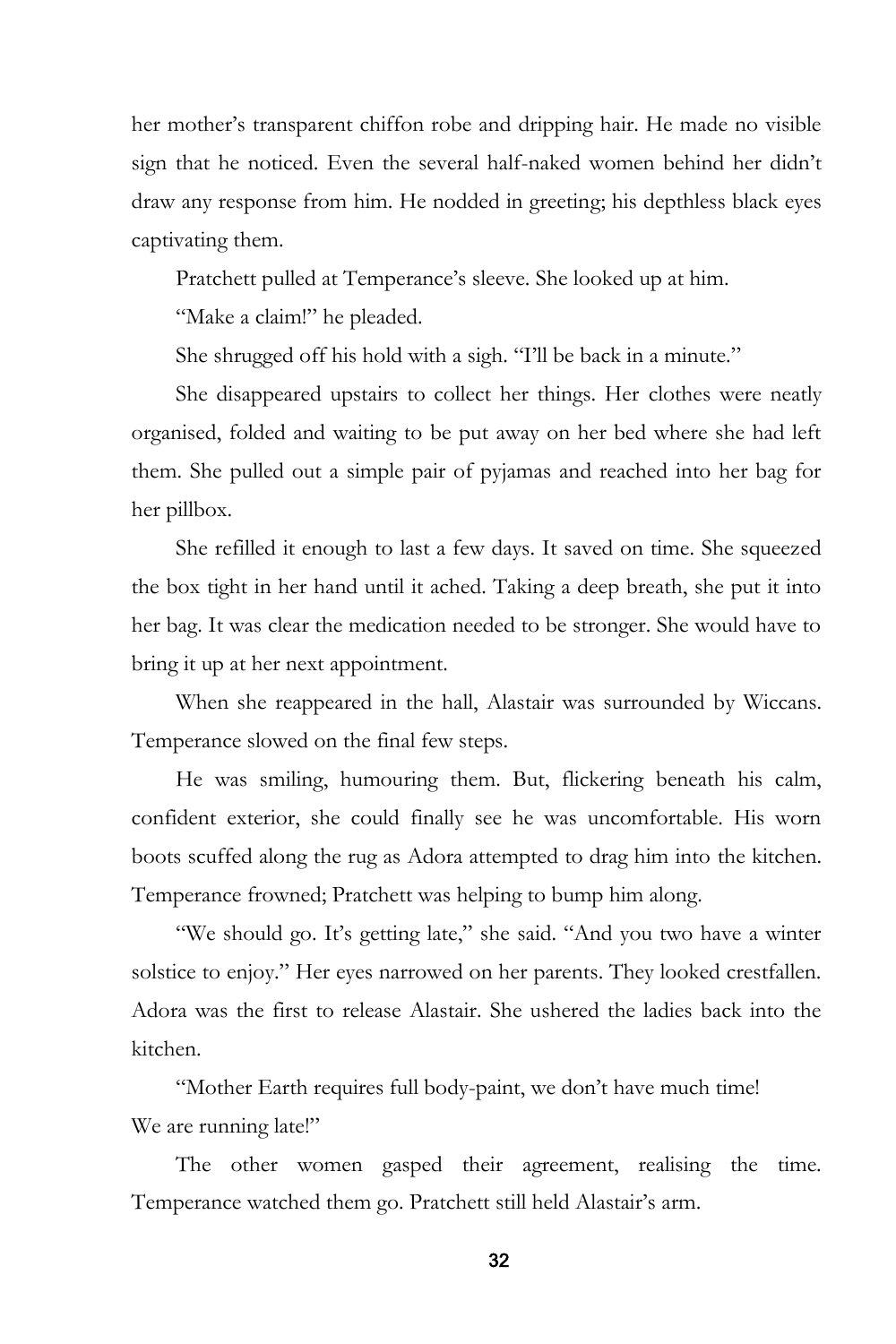"Where was the last place you visited?" her father asked in a childlike voice. He coughed and added in a more confident way. "I visited Cornwall last year. Well, me and the wife – we went to a pagan festival!"

"I think it must have been tracking through the Far East," Alastair said. "I had some things to deal with there at the time."

"Such an exciting life for one so young," Pratchett gaped at him. "What age are you now?"

"Dad!" Temperance hissed.

"Twenty-four," he replied after a moment, as if having to give it serious thought.

"Don't forget to blow out the candles when she leaves!" Temperance warned Pratchett.

Her father stood to attention. "I will get my men on it straight away!"

"Goodbye, Wiccans!" Temperance called, hopping off the stairs.

Adora stuck her head out of the kitchen again. She glanced at Alastair then skipped over to Temperance. She handed her a biscuit tin.

"In case you get hungry. I loved these when I was your age!"

Temperance drummed her fingers along the tin. She locked eyes with her mother. Adora gave a nervous giggle. She clapped her hands and popped back into the kitchen. Temperance heard the thunderous laughter coming from inside. Her fingers gripped the tin tighter.

She grabbed Alastair's arm pushing him towards the door. It was like trying to move a lead weight. She felt the muscles in his arm flex.

Temperance waved to her father as the door swung closed behind them.

Alastair glared down at her until she lifted her hand away. The charming smile evaporated. He stalked off ahead of her.

She released a calming breath. It was going to be a long night.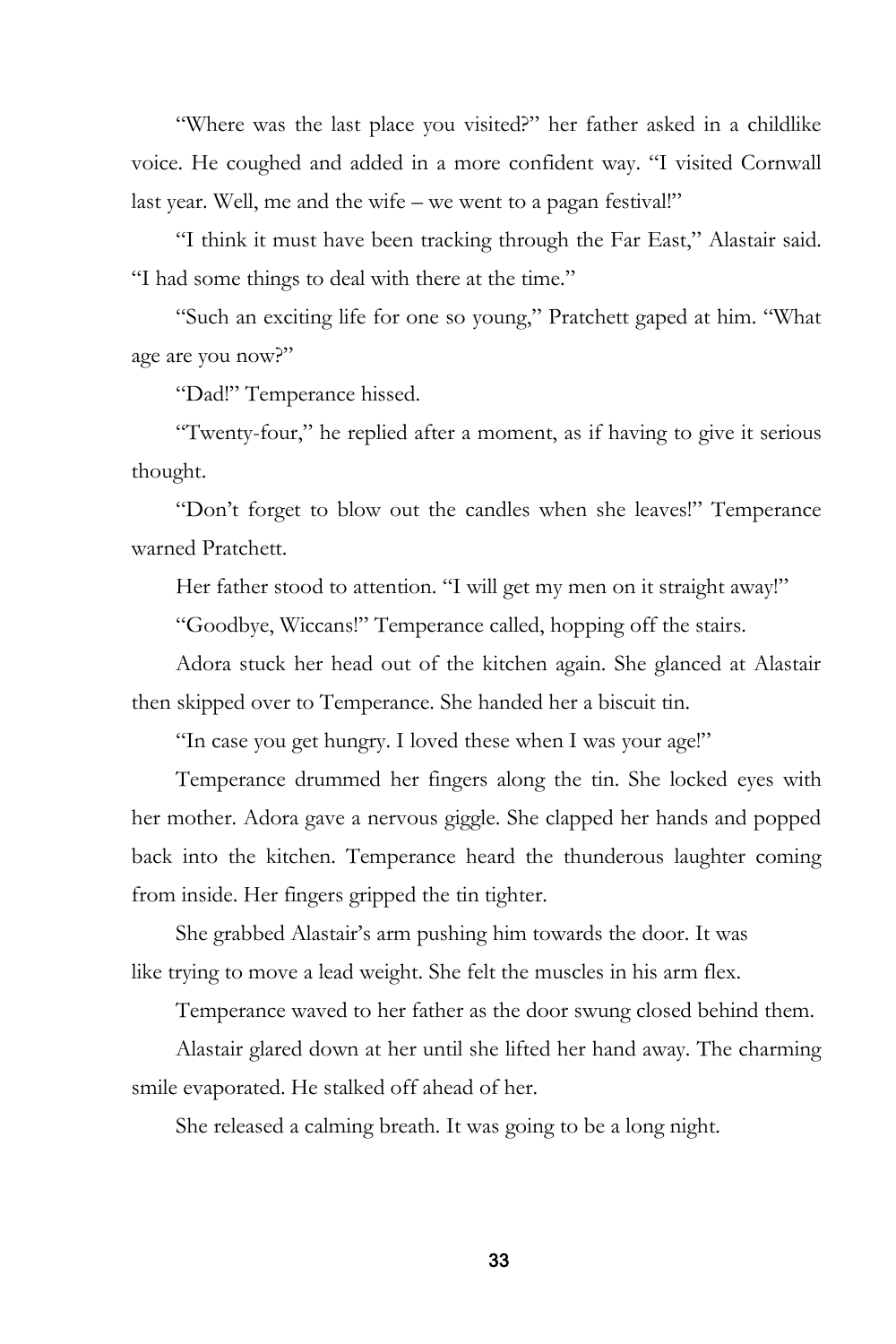# **Chapter 4**



Temperance drummed her fingers over the biscuit tin as Alastair turned the car out of the driveway.

"Careful," she remarked, watching the wing mirror inch past a stone pillar at the exit. "You could scrape it."

She started beating her fingers a little faster against the tin, her eyes trained on the dashboard of the car. The interior was old. It looked like something from the seventies. She blinked, noticing there wasn't even a radio.

Alastair growled deep in his throat. "Could you stop doing that?"

He stared down at her drumming fingers. She froze and slid her hand away. "Did you just growl?"

"No."

They continued down the country lane in silence. It was unbearable. Temperance watched him out of the corner of her eye. He kept glancing out of her side window, studying the forest. Maybe he was wondering what lived in there. People from outside of Carwick always did. It was the odd noises; they were never sure what to make of them.

"Did you hear the wild dogs earlier?" she asked. "They've been quite restless."

The car slowed.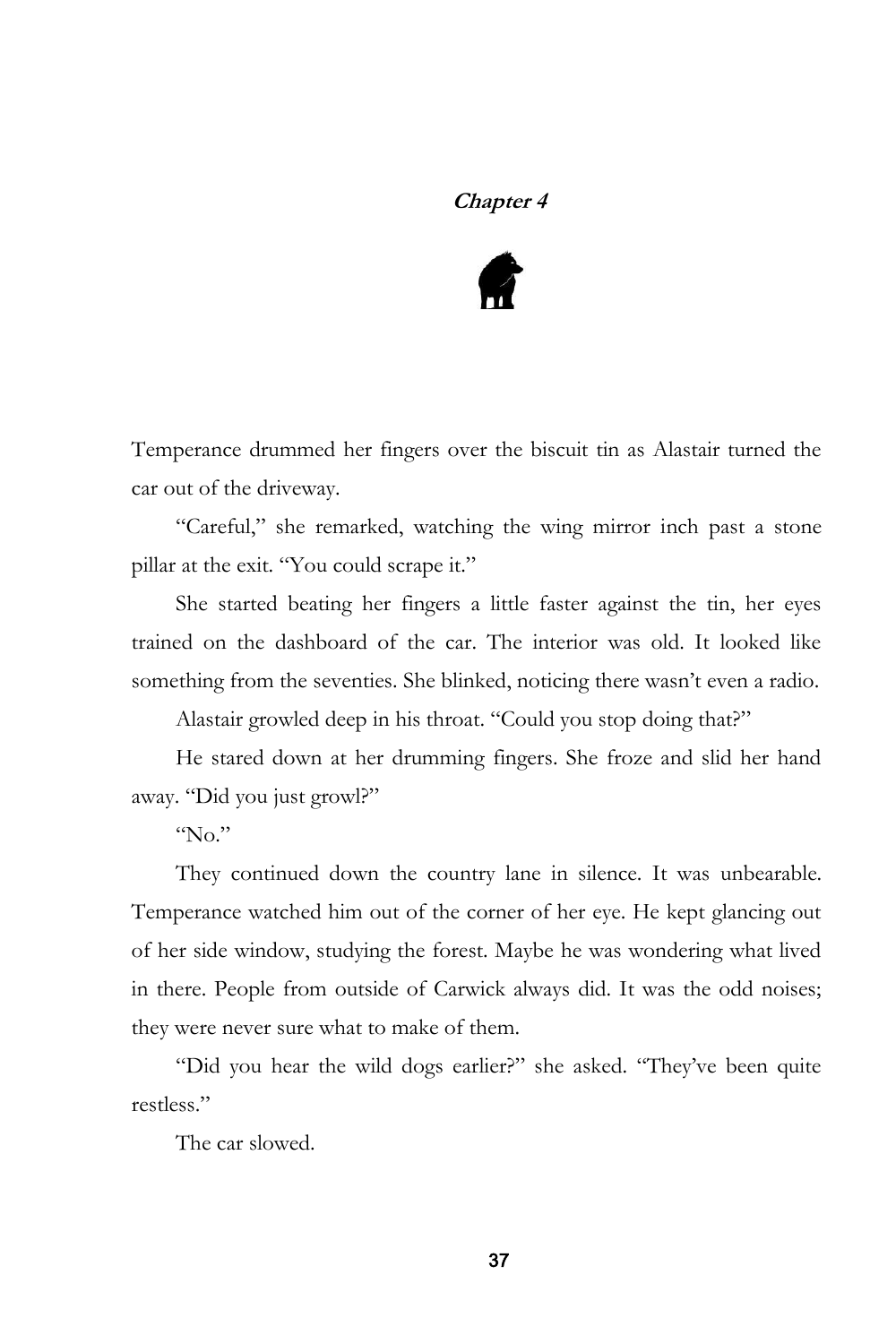Temperance pressed back against the door. She lifted her tin almost like a shield. Alastair leaned in closer. Keeping one hand on the steering wheel he stretched the other across her. This close, she could smell his aftershave. It wasn't like any cologne or lotion she'd smelt before, but it was familiar. She lowered the brownies to breathe it in. He smelt like the woods.

He froze in front of her. His eyes darted to her face. Temperance's cheeks flushed red and she pulled back. Alastair pressed down the lock on her door. Howling erupted from beyond the trees lining the road. Temperance shivered.

The sound was almost mournful tonight.

Alastair gripped the steering wheel tighter, his nails dug into the rubber lining. They stayed there for a few tense minutes, but nothing emerged from the undergrowth.

It was too dark and rainy to see anything anyway.

He cleared his throat and slid back into his seat as if nothing had happened. "It's safer to lock the doors this time of night."

Temperance frowned, wondering what he had been waiting for.

He shoved the gearstick into place and revved the accelerator. The car shot forward. Something bolted out of the forest. Alastair swerved and slammed on the brakes. Temperance jerked against the seatbelt. Only his arm stopped her from hitting the old dashboard. She winced and leaned back against the headrest, brushing her hair away from her face.

The windscreen wipers swished back and forth, clearing the rain; beyond them, a huge dog rose up, illuminated by the harsh glare of the headlights. Water dripped down off its muzzle. Its fur was plastered to its hulking body. In the lamplight, the dog's fangs gleamed, sharp and deadly. It snarled at them.

"It's like it's glaring at us!" she whispered.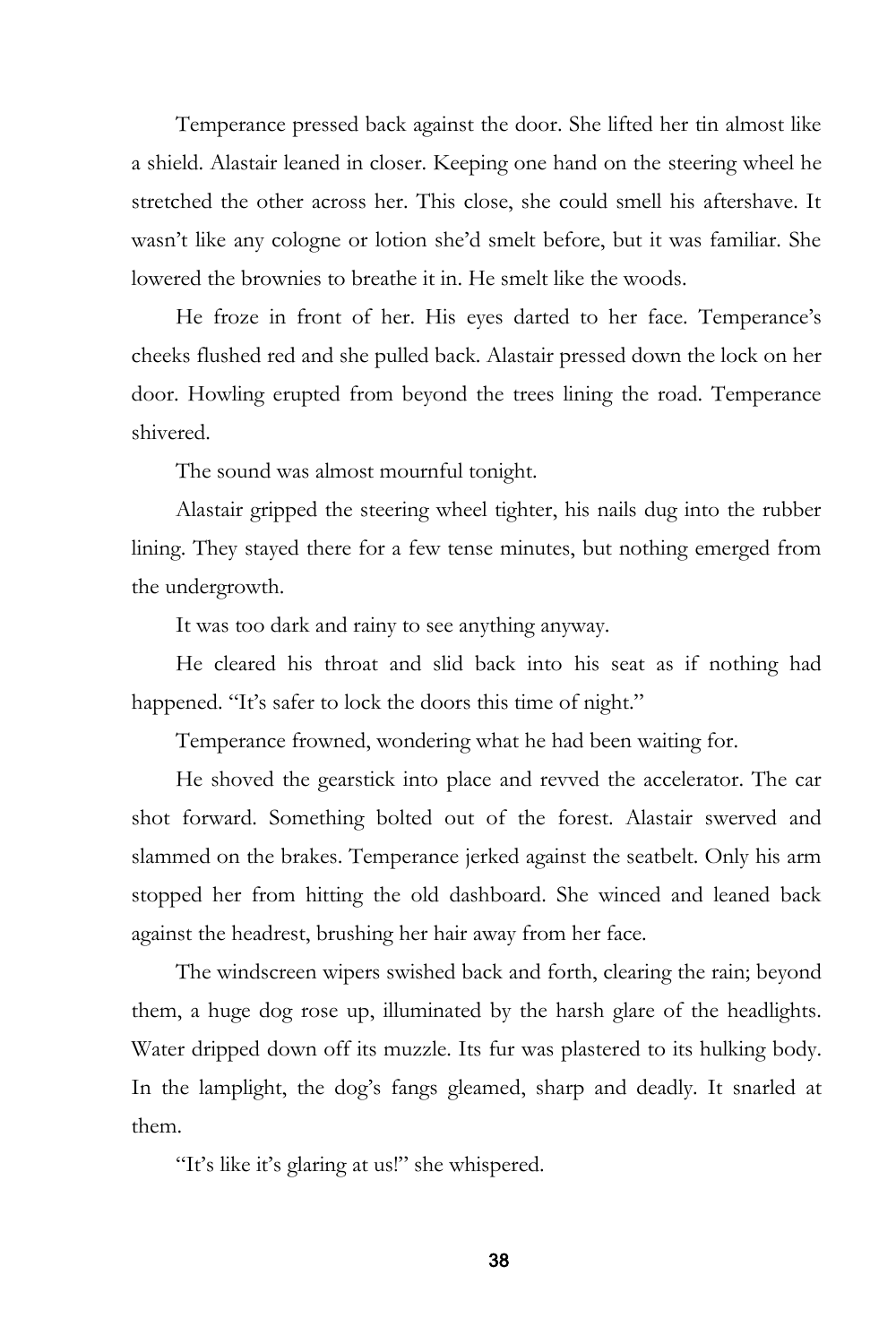Alastair fumbled to unfasten his seatbelt. The animal leapt off the road, its tail whipping at the undergrowth before it disappeared back into the woods.

"I almost hit it." He sounded disappointed.

Temperance stared at him. She started drumming her fingers angrily on the tin, doing the only thing she could think of to irritate him. Alastair ignored her. He jerked the car back onto the right side of the road. They drove on in silence.

"They're vermin," he muttered. Temperance stopped beating the tin.

"No they're not," she shot back, staring out the window. "They've always lived in there. I've been here my whole life and I've only seen them a handful of times. I'm surprised you think that way considering so much of Cyprian's work involves researching them."

Alastair didn't reply to her, but she felt the car speed up.

As they approached Cyprian's house, the lights shone out onto the road. It was one of the most impressive buildings Temperance knew of. At one time it had been an old mill for drying hops but it had been remodelled so extensively that now only the exterior hinted at its past. A huge glass panel in the back of the house had the open plan sitting room overlooking the forest.

The oldest part of the building was a large circular kiln. It was where Cyprian had his private study. Once when she'd been very young, Temperance visited him with her father. The door had been ajar, so, curious, she'd snuck inside. There were shelves stretching up into the eaves, weighted down by dusty old books and occult artefacts. Cyprian's interests were similar to her mother's though she would never have guessed it.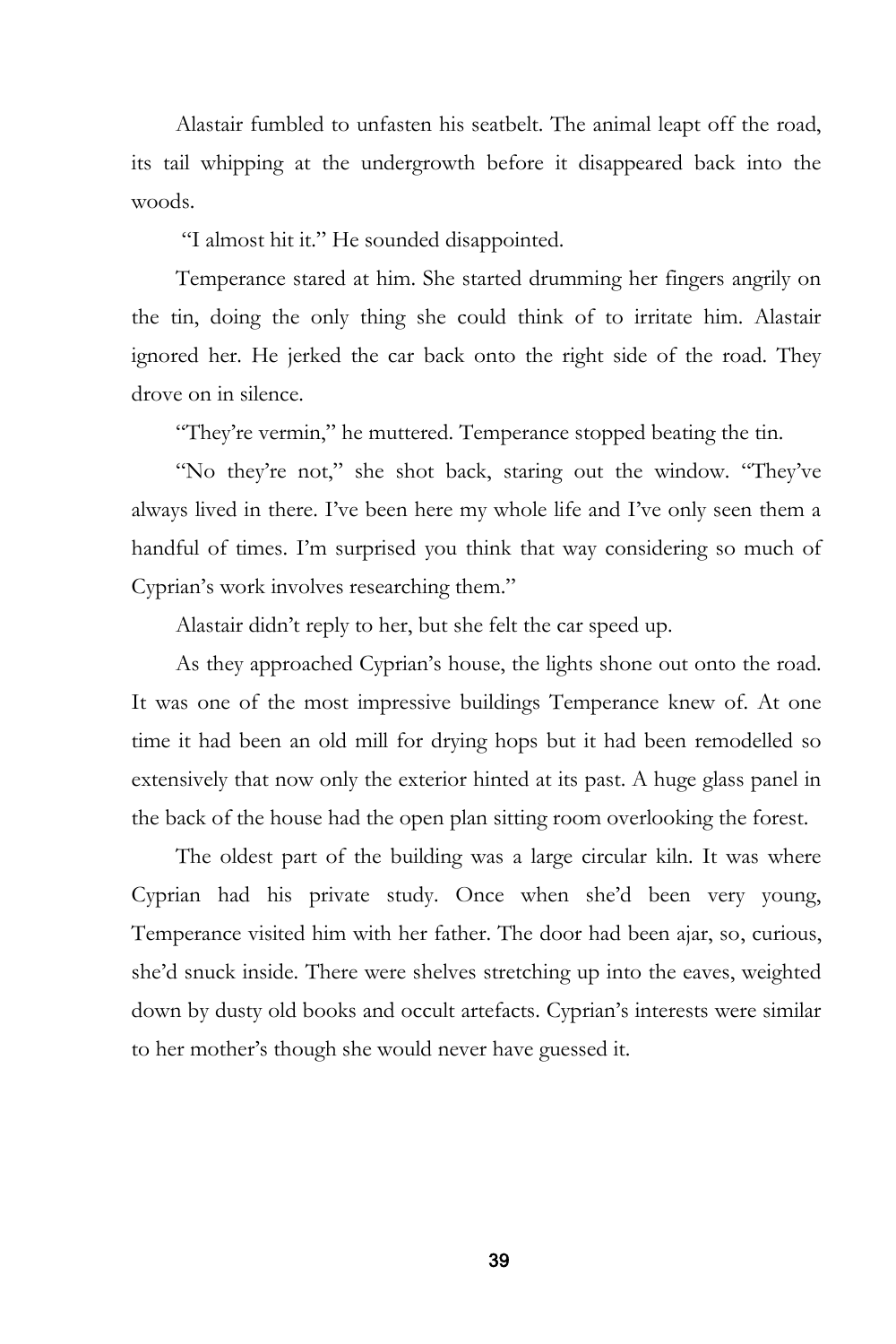In a shower of gravel, Alastair parked outside the front door. Not waiting to be told, Temperance got out. In the lights coming from the porch, she could see how old and battered the car actually was. She watched Alastair strain over the seats to reach the back windows. He leapt out and slammed the door closed.

"It doesn't have central locking," he said.

"I noticed. It's probably too old for that."

He stared at her as if trying to decide if that was an insult. He jerked a thumb at the front door. It swung open and Cyprian waved out at them.

"Come in. The food's on the table!"

Embarrassed, Temperance leapt away from Alastair into the long hallway. It had been years since she'd been in Cyprian's house. There were photographs lining the walls now; all in matching oak frames. They were nothing like Adora's mismatched collection, many of which had been supplemented with handmade felt flowers. Cyprian's home was stylish. He had a great sense of taste. He liked good food and wine, fine cigars and music. He was a man who wielded his intellect. Temperance often felt ignorant in his presence.

Nearing the end of the hall, one old photograph caught her attention. It was a black and white picture, yellowed at the edges. The subject was a tall man in an old-fashioned suit with side burns and a cane.

She pointed it out.

"He looks like Alastair."

"Yes, an ancestor of ours," Cyprian said in a brisk tone. "Alastair has a very common appearance though; people are always telling me he looks like someone else."

Temperance raised an eyebrow at him. Alastair was anything but common. His height alone was memorable.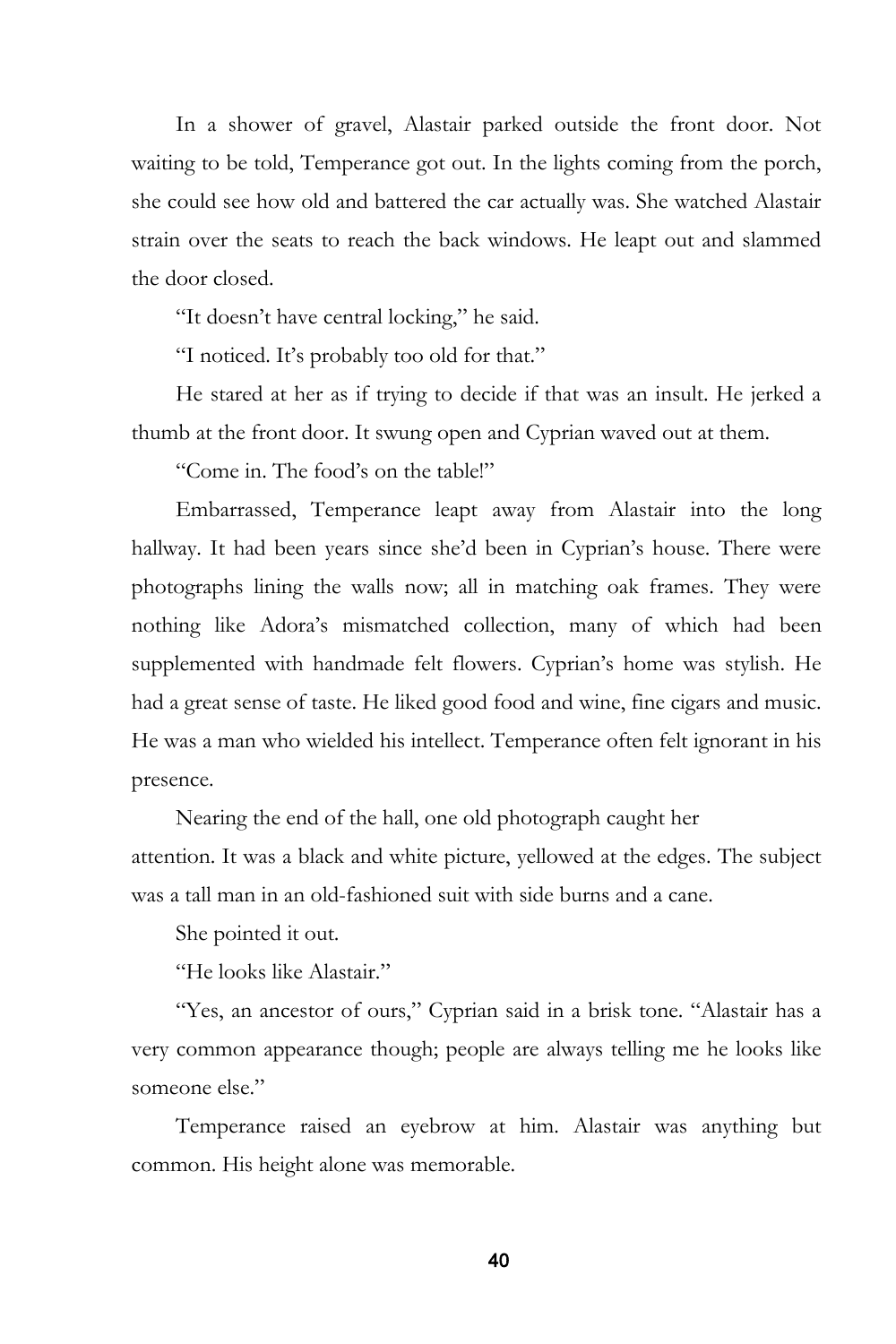Beside the photograph of Alastair's double was an unframed painting. It was of a woman perched on a rigid wooden chair, her black hair shining in the sun. Her eyes were distant, like she was lost in a sad memory. While there was nothing particularly special about the image, it was still intriguing.

"My sister, Alastair's mother," Cyprian said.

Temperance nodded. She never knew what had happened to her. When Cyprian's eyes flicked to the picture however, an angry expression crossed his face.

He shot her a strained smile and nudged her forward. Alastair marched past to the kitchen counter, switching the garden lights on to highlight the roll of flawless lawn outside.

Then the phone rang. Cyprian glanced at his watch with a curse. "Alastair, dish up some food for Temperance."

He disappeared into his study. Alastair watched him go, reaching out to spoon some vegetables onto the empty plates. Temperance edged her way over to the table. She lowered her bag to the ground and hid the biscuit tin on the seat beside her.

"You aren't going to share them?" Alastair asked, without looking up.

"No," Temperance said. The evening would be bad enough without her mother's brownies.

Cyprian reappeared with his coat in his hands. Alastair dropped the spoon with a clatter. Several peas tumbled to the floor.

"Study," he told his nephew. "Now."

Temperance half stood up. "Should I leave?"

"No!" Cyprian shouted. She fell back into her chair, it rocked under the force. He took a deep breath. "Sorry. No, Temperance, we'll only be a minute."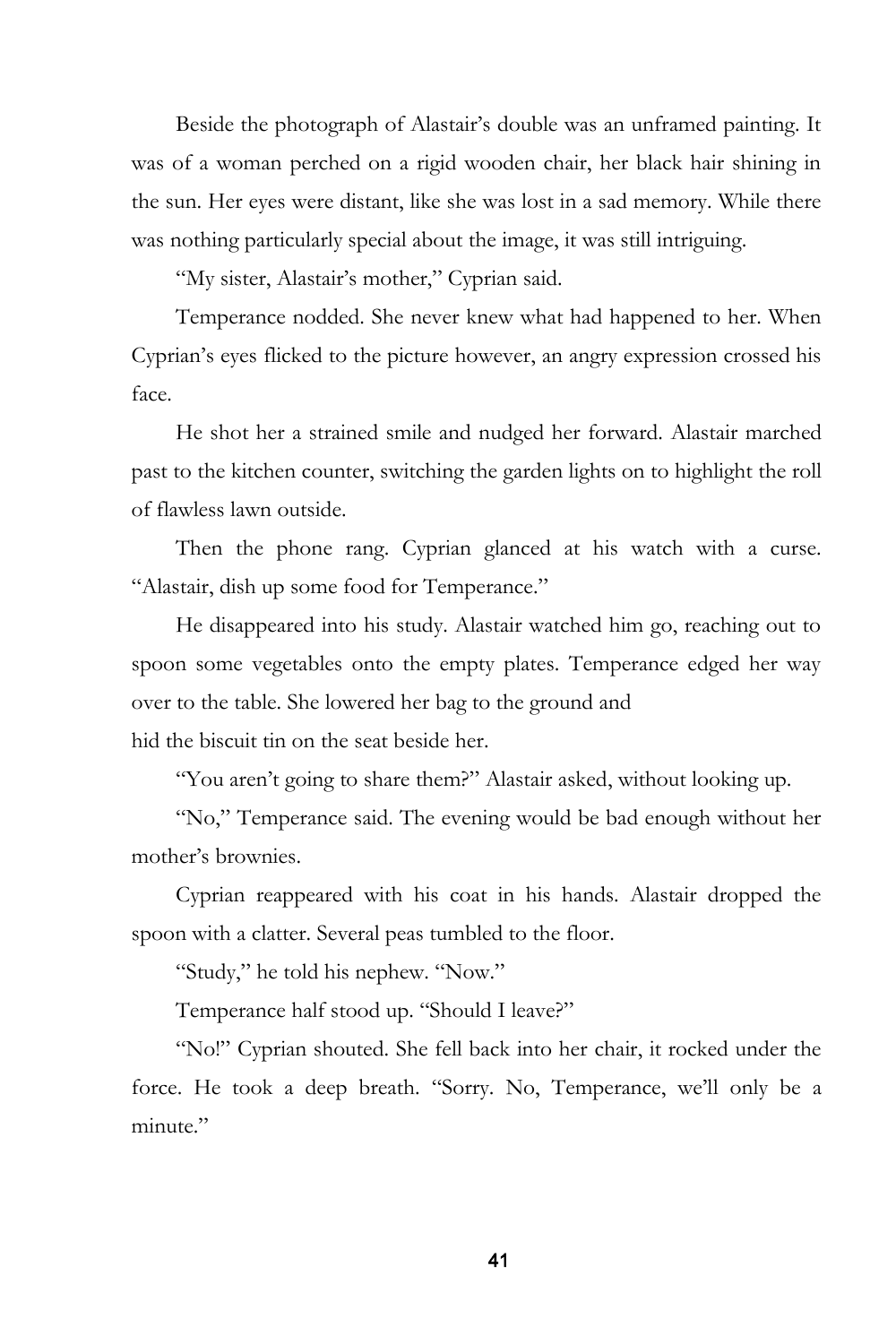Alastair's lips thinned. She watched them go before creeping around the corner towards the kiln. Cyprian's study was shut tight, but she could hear the two of them arguing. The light seeped out from underneath the door.

"Shut up, Alastair!"

Temperance pulled away, back into the shadows.

"Are you going hunting?" Alastair asked.

"No, I'm not. I just have some business to attend to. I want you to keep an eye on the girl. *That's* your job now. Do you understand?"

Temperance clenched her fists, nails biting into her palms. That was no one's job. She could look after herself.

"Downgraded to babysitter?" Alastair snarled. "I'm wasting my time! If this has something to do with Sebastian, then let me go with you."

"It has nothing to do with him."

"Then you *are* hunting. I saw them out tonight you know. We can catch them if we leave now…" he said slowly.

"Alastair, I know all about them. That's nothing new," Cyprian snapped.

Temperance heard the floorboards squeak. Someone was walking over to the door. She scurried back down the hall and skidded back into place as Alastair stormed into the room.

"Everything all right?" she asked, munching on a carrot.

Alastair's expression was contorted into an irritated scowl. He dropped down into the chair opposite her. Cyprian reappeared with his long coat buttoned up.

"I have an urgent matter to attend to, Temperance. Alastair will keep you company for the night. Don't go outside. The weather is forecast to be very stormy, it won't be safe."

Temperance smiled over at Cyprian, nodded then glanced back at Alastair. He was hunched over, his dark eyes fixed on his plate. He tore at a chicken leg, ripping it into tiny pieces with his fingers. She grimaced.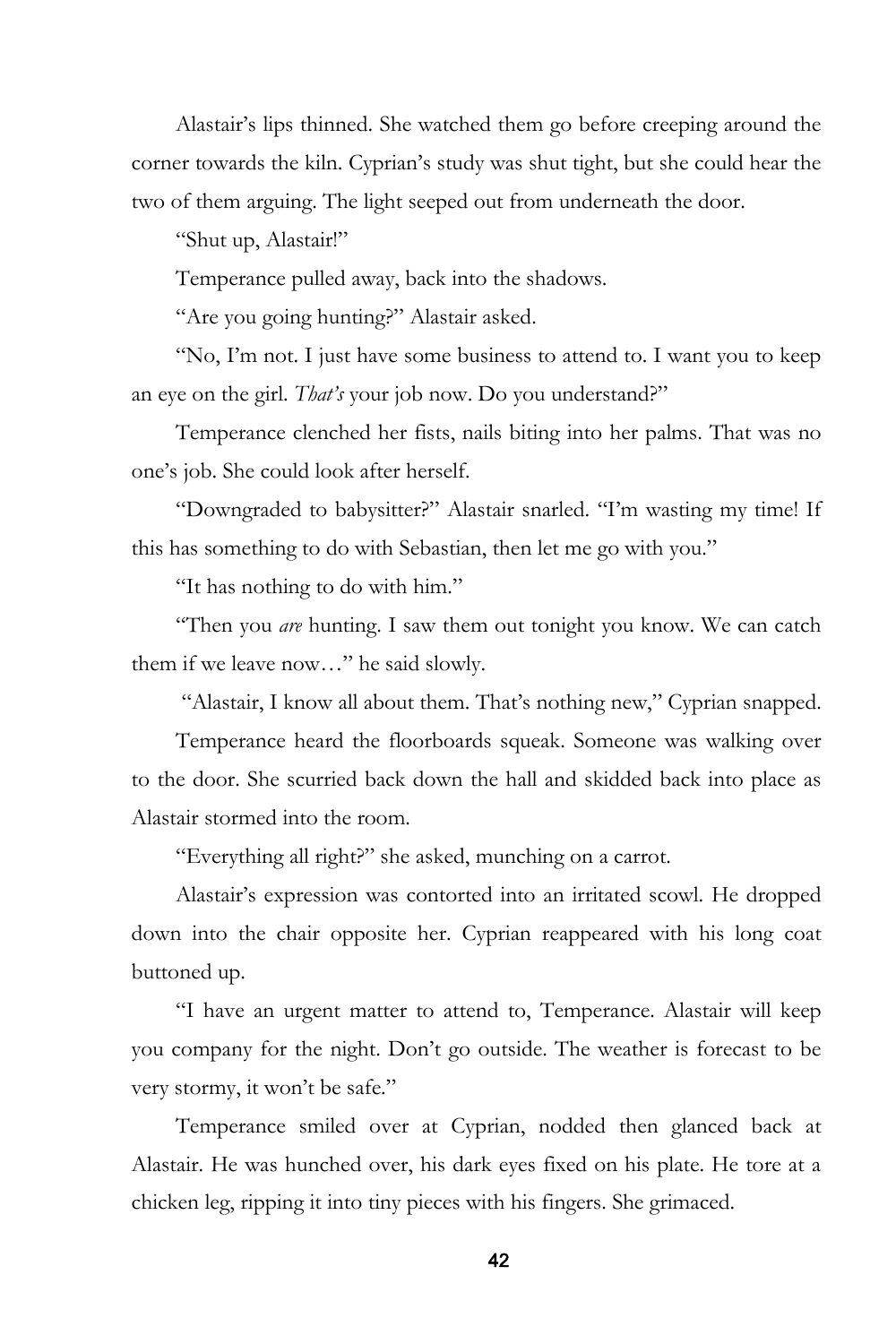"I'll see you later," Cyprian called.

Alastair waited until the door was shut. "This is your fault," he snapped, pointing a greasy finger at her.

"What is?" she asked, with an innocent look.

Alastair rolled his shoulders and a muscle twitched in his neck. Temperance put down her knife and fork and then stepped away from the table, having had enough of his attitude already.

"Fine, I'll go."

She headed straight for the backdoor that led out into the garden.

Alastair shot after her. She felt his breath hot on her neck. When she reached for the handle, he yanked her back, spinning her around until she smacked up against the door.

"Don't go outside," he warned.

Something sparked between them, like it had on the college bench. It sent a shockwave through Temperance's arm and she jerked away with a yelp. Alastair dropped his hold.

"It's dangerous."

He turned, avoiding her eyes.

Temperance rubbed her arm. She stayed huddled by the door and watched him return to his seat. The thought crossed her mind that she should sneak away somehow. As she was debating what to do, Alastair grabbed the biscuit tin. She didn't get a chance to stop him before he stuffed one of the brownies into his mouth. Temperance vaulted over. She whipped the tin out of his hands.

"Get away from them!"

He stared up at her with wide dark eyes, crumbs tumbling out of the corners of his mouth. He swallowed and leaned back in his chair, allowing her to pull away from him.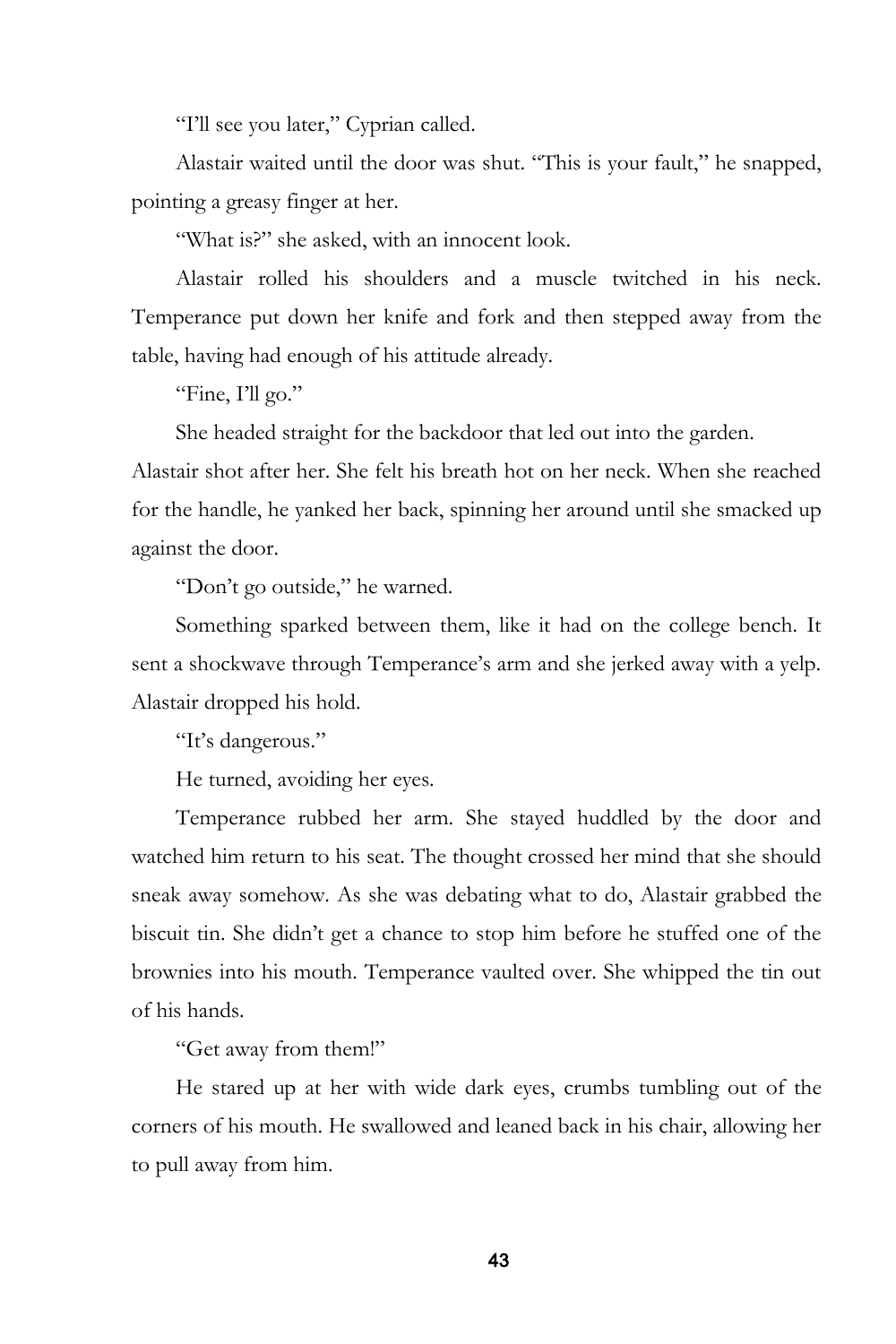"You shouldn't have eaten that," Temperance muttered, fastening the lid with an angry slap.

Taking a deep breath she sat down and fixed her eyes on her dinner. It wasn't long before the herbs began to affect him.

He started to chuckle.

"I warned you," she dropped her fork.

"I feel a lot better though," he smiled.

He hooked his finger at her. When she didn't move, he tilted his head, urging her forward. Frowning, she leaned in.

"What?"

"You're very nice to look at, Temperance Levinthal," he told her, with a wide smile, "Temperance is tempting me and that's a very bad idea; you should be careful."

She felt her mouth dry up. "Why?"

"Aren't you afraid?" he chuckled, rolling his lip beneath his teeth.

"Not really."

"You should be," he warned.

His hand shot out around her head, pulling her face towards his. He would have kissed her had she not reacted straightaway. She punched him, hard.

He jerked back, gripping his face. The actual force of the hit had not affected him at all. It was sheer amazement that had him tilting back in his chair.

The shock seemed to clear his head. His dark eyes sharpened. It was like the herbs were leaving his system, having only affected him for a few minutes.

"I think I'll go to bed," she said, pushing away from the table.

"First door on the right," Alastair muttered through his fingers.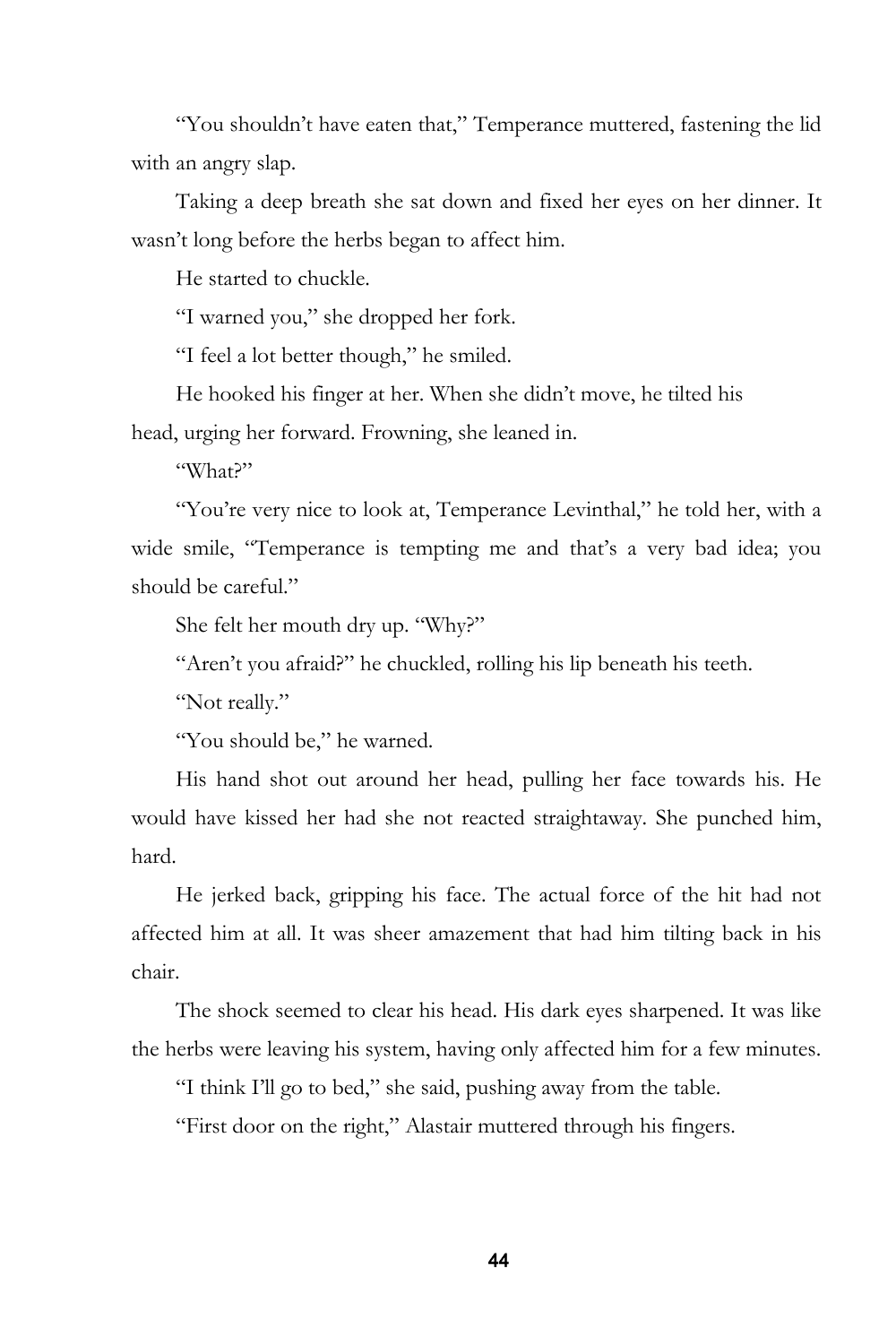Temperance snatched up her things then hurried up the stairs without looking back. She closed the door behind her and slid onto the hard wooden floor. The room was sparse and decorated in Cyprian's minimalist style; pale magnolia walls, a small chest of drawers and a single bed at the centre.

She crawled over to it and lay down on the pillows, not bothering to undress. She couldn't understand why she'd been invited to the meal in the first place. She stared up at the stars through a vaulted skylight above her head. The sooner she slept, the sooner the night would be over. Yawning, she decided she was going to have a very long conversation with her father tomorrow.

On the edge of her dreams, she thought she heard someone arguing downstairs. A door slammed and there was silence. She drifted away convinced it must have been Cyprian.

At least he was back now.

It felt like only a few seconds later when someone was shaking her awake.

It was still dark outside.

"Temperance," Alastair hissed.

She lurched upright, pulling away from him. He moved back with her, his hands still on her shoulders. She pushed him, forcing him to let go.

"What?" she snapped.

"We have to leave"

Her bag was slung over his shoulder. Temperance was about to ask him what was going on, when he titled his head to one side. A chorus of horrific, bloodcurdling howls cut through the night.

Temperance clapped her hands over her ears to block out the chilling sound. It was like it was coming from inside the house. Alastair wrapped his arms around her, pulling her out of bed.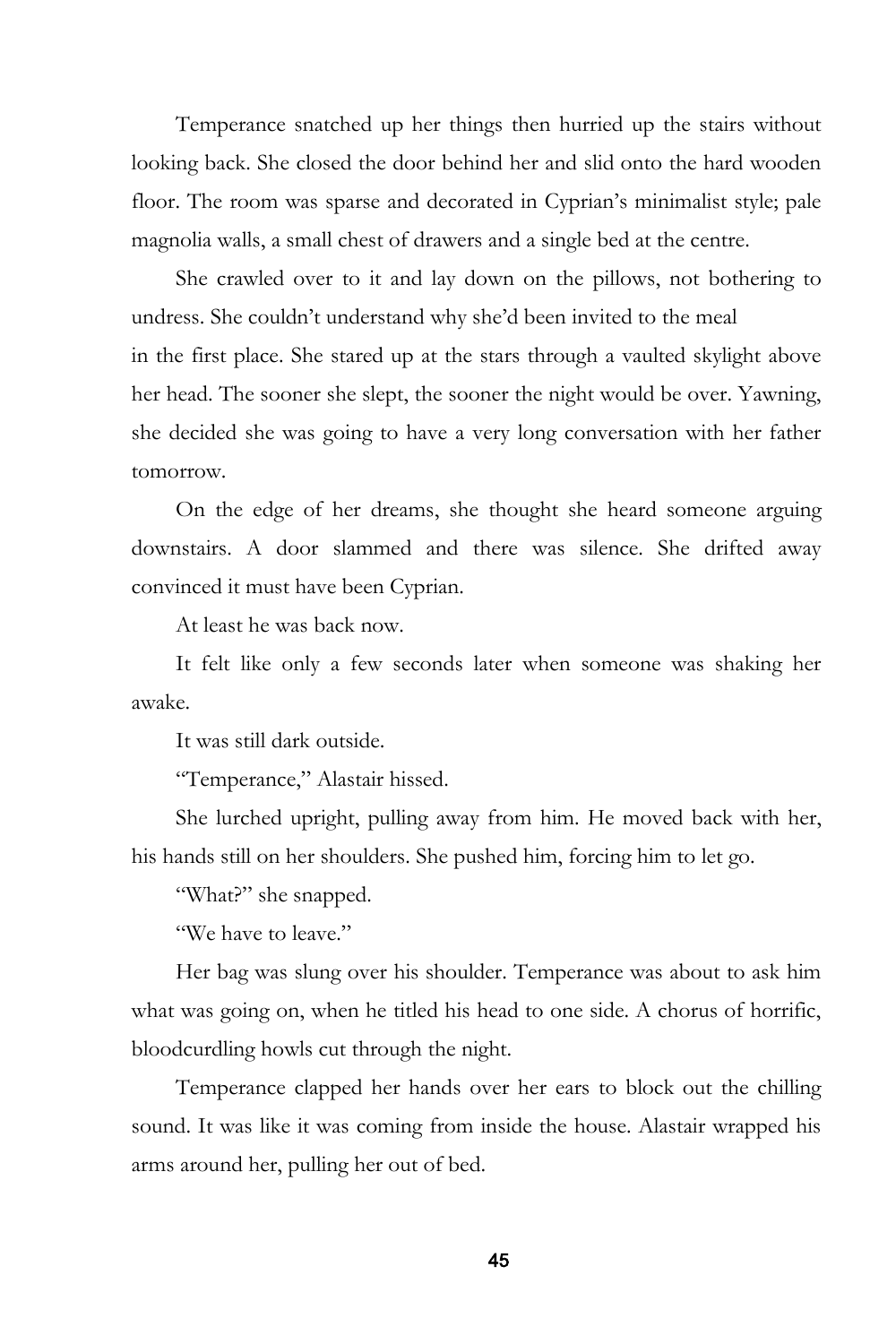"Let me go!" she shouted. She thumped his chest in a panic. She might as well have been hitting a brick wall. All she was doing was hurting herself.

Alastair scooped her up and carried her down the stairs. She cringed; he was cold and damp, like he'd been outside in the rain. His grip tightened when he reached the final step.

A blast of cold air hit her. Temperance squirmed around to see the huge plate glass window overlooking Cyprian's garden was gone. It lay shattered in pieces across the floor. She gasped. She hadn't heard the massive thing fall.

The garden lights had been switched off and outside she could hear loud growling. The sound echoed around them, amplified by the cavernous room. Numerous tiny shards of glass glittered on the floor. Large jagged pieces of the window had been harpooned into the lawn. Dark shapes slipped through the shadows.

Alastair set her down. "Stand still, Temperance."

He pulled out a knife from a leather belt at his waist.

Temperance stumbled back away from it. A bolt of lightning flashed outside in the darkness. It lit the room. She could see the couch had been shredded. The table and chairs where they'd had their dinner were splintered apart.

Deep thunder erupted above them.

She twisted, muffling a yelp into her sleeve. Alastair's clothes were stained red.

Swallowing her scream, she looked down; it had transferred onto her. With a shaking hand, she pressed her palm to her chest, pulling it back with a hiccupping gasp. Blood; she fisted her hand around it.

"Cyprian!" she screamed.

Where was Cyprian?

She bolted away from Alastair, towards the study.

"Cyprian!" she screamed again, her voice hoarse. Adrenaline